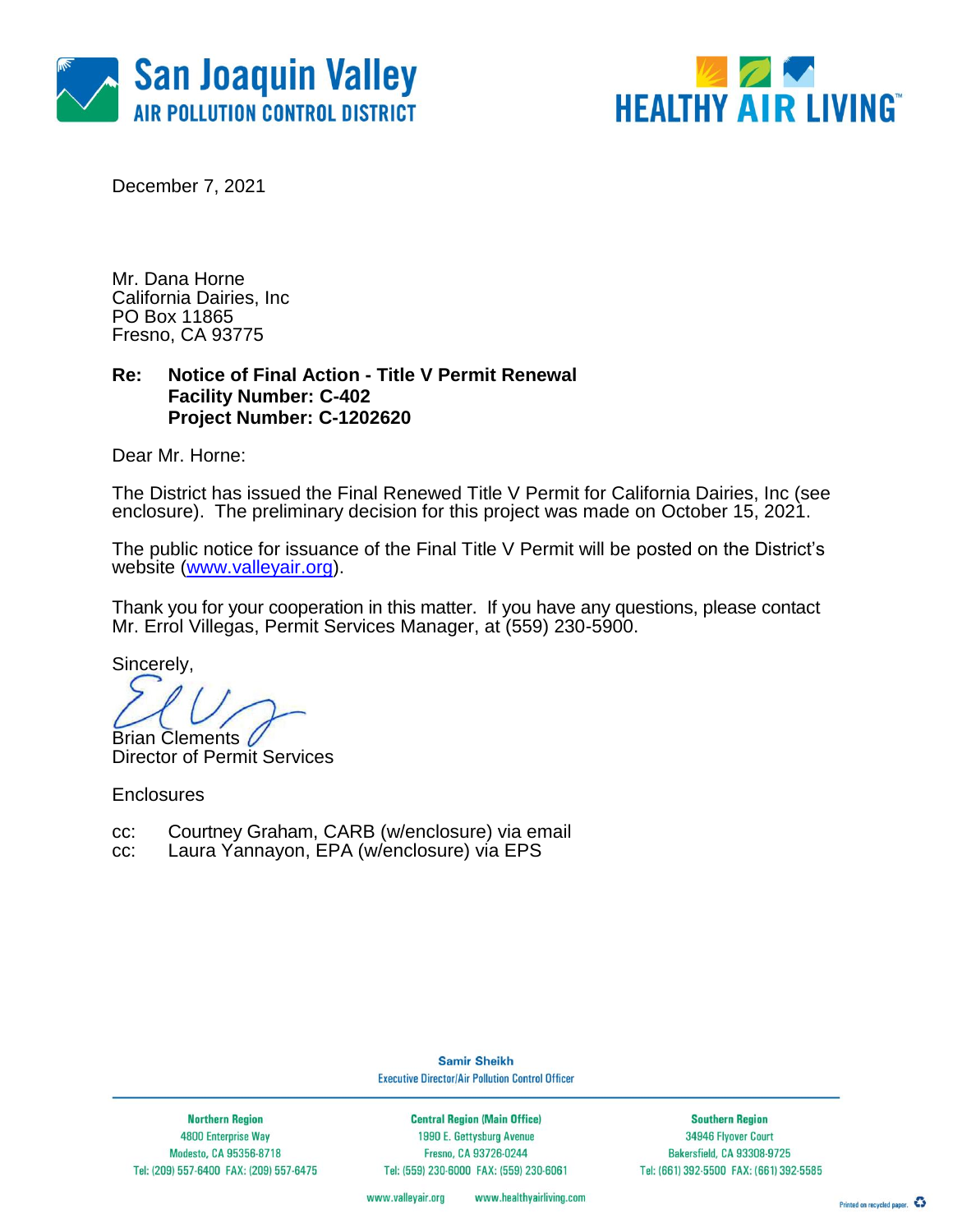



# **Permit to Operate**

**LEGAL OWNER OR OPERATOR:** CALIFORNIA DAIRIES, INC. **MAILING ADDRESS:** PO BOX 11865

**FACILITY:** C-402 **EXPIRATION DATE:** 01/31/2025

FRESNO, CA 93775-1865 FRESNO, CA 93706-3415

**FACILITY LOCATION:** 755 F ST

**FACILITY DESCRIPTION:** MILK PROCESSING

The Facility's Permit to Operate may include Facility-wide Requirements as well as requirements that apply to specific permit units.

This Permit to Operate remains valid through the permit expiration date listed above, subject to payment of annual permit fees and compliance with permit conditions and all applicable local, state, and federal regulations. This permit is valid only at the location specified above, and becomes void upon any transfer of ownership or location. Any modification of the equipment or operation, as defined in District Rule 2201, will require prior District approval. This permit shall be posted as prescribed in District Rule 2010.

**Samir Sheikh**<br>Executive Director / APCO

Director of Permit Services

Dec 1 2021 1:58PM -- BRARG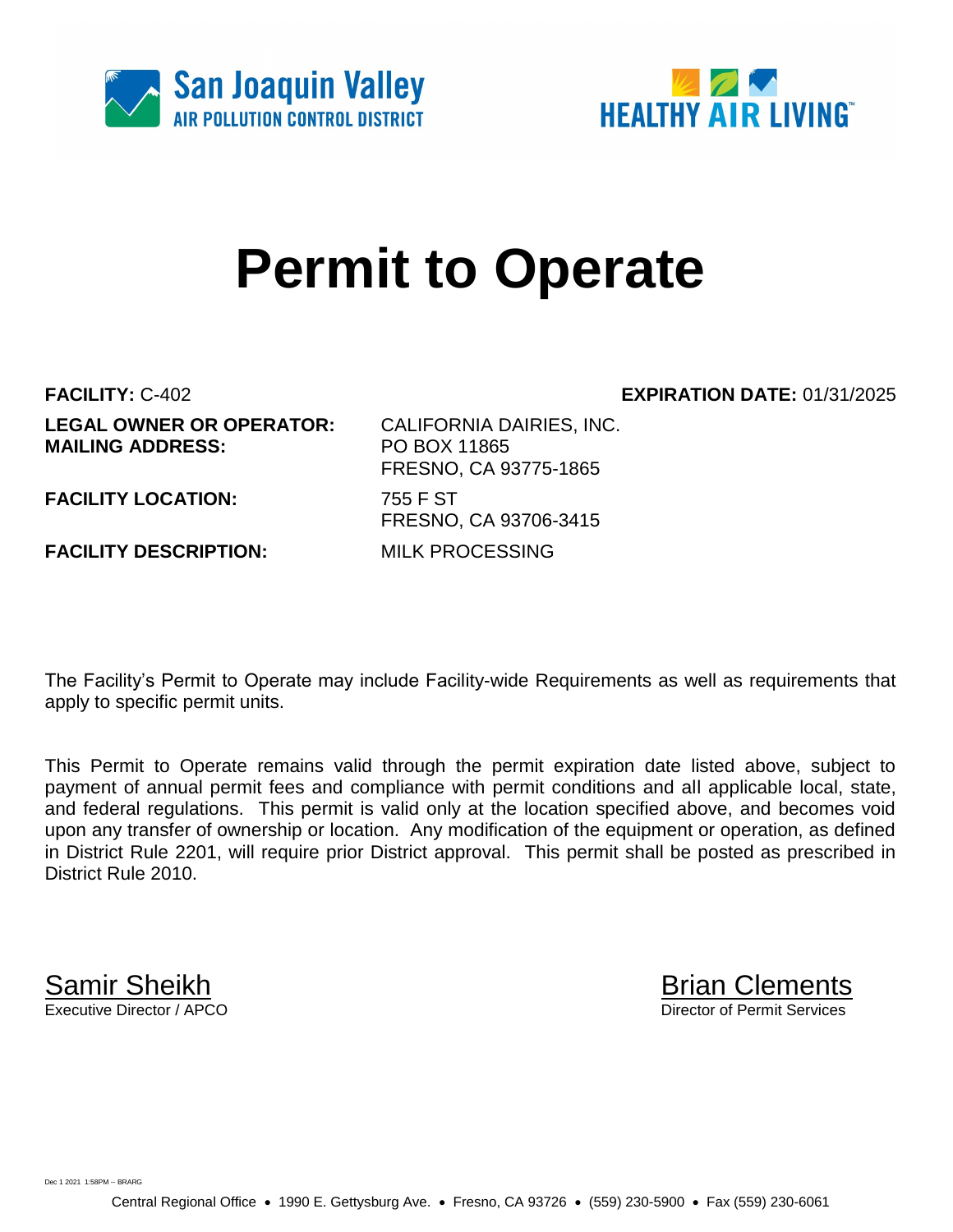### **FACILITY:** C-402-0-3 **EXPIRATION DATE:** 01/31/2025

## **FACILITY-WIDE REQUIREMENTS**

- 1. The owner or operator shall notify the District of any breakdown condition as soon as reasonably possible, but no later than one hour after its detection, unless the owner or operator demonstrates to the District's satisfaction that the longer reporting period was necessary. [District Rule 1100, 6.1; County Rules 110 (Fresno, Stanislaus, San Joaquin); 109 (Merced); 113 (Madera); and 111 (Kern, Tulare, Kings)] Federally Enforceable Through Title V Permit
- 2. The District shall be notified in writing within ten days following the correction of any breakdown condition. The breakdown notification shall include a description of the equipment malfunction or failure, the date and cause of the initial failure, the estimated emissions in excess of those allowed, and the methods utilized to restore normal operations. [District Rule 1100, 7.0; County Rules 110 (Fresno, Stanislaus, San Joaquin); 109 (Merced); 113 (Madera); and 111 (Kern, Tulare, Kings)] Federally Enforceable Through Title V Permit
- 3. The owner or operator of any stationary source operation that emits more than 25 tons per year of nitrogen oxides or reactive organic compounds, shall provide the District annually with a written statement in such form and at such time as the District prescribes, showing actual emissions of nitrogen oxides and reactive organic compounds from that source. [District Rule 1160, 5.0] Federally Enforceable Through Title V Permit
- 4. Any person building, altering or replacing any operation, article, machine, equipment, or other contrivance, the use of which may cause the issuance of air contaminants or the use of which may eliminate, reduce, or control the issuance of air contaminants, shall first obtain an Authority to Construct (ATC) from the District unless exempted by District Rule 2020 (12/18/14). [District Rule 2010, 3.0 and 4.0; and 2020] Federally Enforceable Through Title V Permit
- 5. The permittee must comply with all conditions of the permit including permit revisions originated by the District. All terms and conditions of a permit that are required pursuant to the Clean Air Act (CAA), including provisions to limit potential to emit, are enforceable by the EPA and Citizens under the CAA. Any permit noncompliance constitutes a violation of the CAA and the District Rules and Regulations, and is grounds for enforcement action, for permit termination, revocation, reopening and reissuance, or modification; or for denial of a permit renewal application. [District Rules 2070, 7.0; 2080; and 2520, 9.8.1 and 9.13.1] Federally Enforceable Through Title V Permit
- 6. A Permit to Operate or an Authority to Construct shall not be transferred unless a new application is filed with and approved by the District. [District Rule 2031] Federally Enforceable Through Title V Permit
- 7. Every application for a permit required under Rule 2010 (12/17/92) shall be filed in a manner and form prescribed by the District. [District Rule 2040] Federally Enforceable Through Title V Permit
- 8. The operator shall maintain records of required monitoring that include: 1) the date, place, and time of sampling or measurement; 2) the date(s) analyses were performed; 3) the company or entity that performed the analysis; 4) the analytical techniques or methods used; 5) the results of such analysis; and 6) the operating conditions at the time of sampling or measurement. [District Rule 2520, 9.4.1] Federally Enforceable Through Title V Permit
- 9. The operator shall retain records of all required monitoring data and support information for a period of at least 5 years from the date of the monitoring sample, measurement, or report. Support information includes copies of all reports required by the permit and, for continuous monitoring instrumentation, all calibration and maintenance records and all original strip-chart recordings. [District Rule 2520, 9.4.2] Federally Enforceable Through Title V Permit

FACILITY-WIDE REQUIREMENTS CONTINUE ON NEXT PAGE

These terms and conditions are part of the Facility-wide Permit to Operate. Any amendments to these Facility-wide Requirements that affect specific Permit Units may constitute modification of those Permit Units.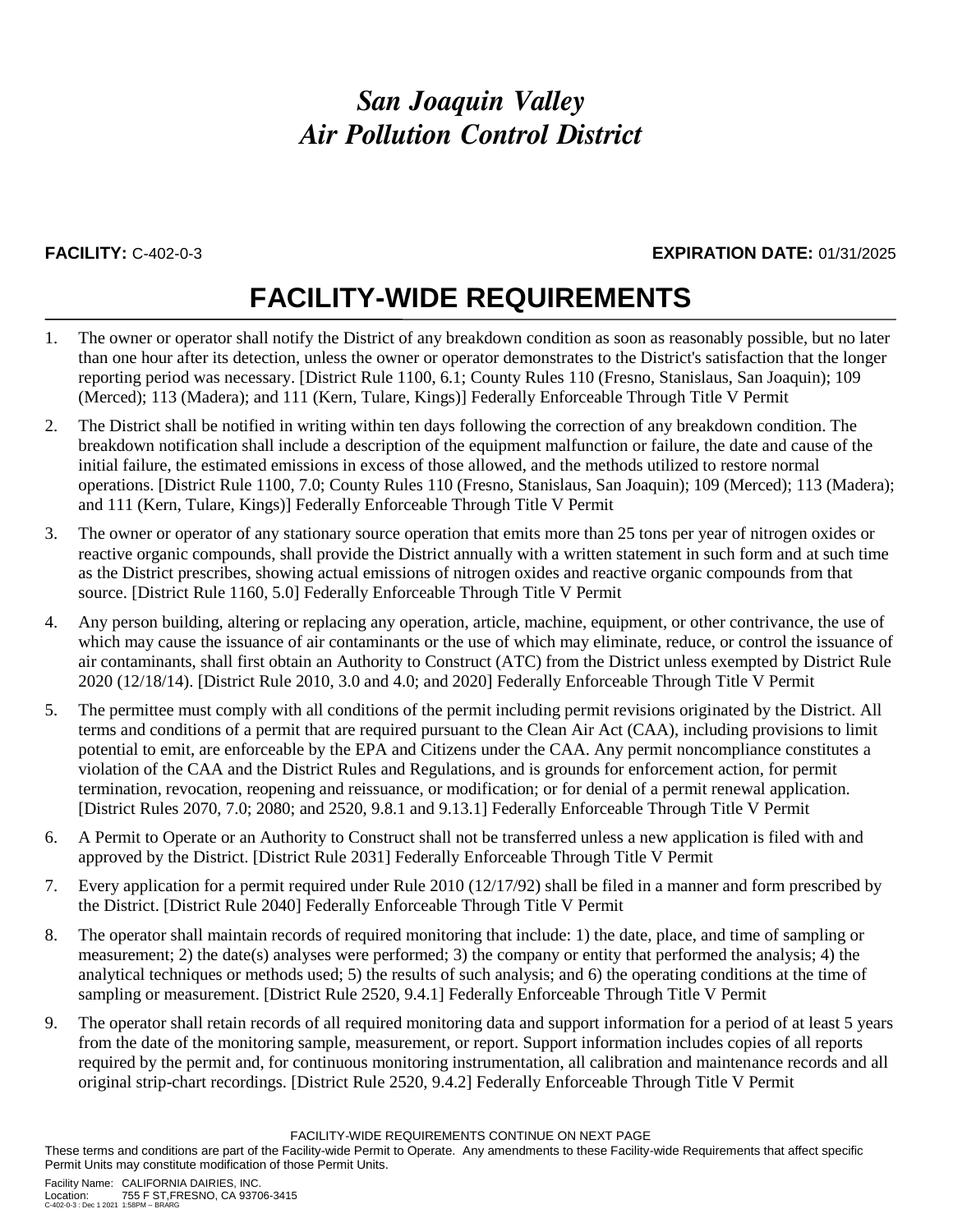Facility-wide Requirements for C-402-0-3 (continued) Page 2 of 4

- 10. The operator shall submit reports of any required monitoring at least every six months unless a different frequency is required by an applicable requirement. All instances of deviations from permit requirements must be clearly identified in such reports. [District Rule 2520, 9.5.1] Federally Enforceable Through Title V Permit
- 11. Deviations from permit conditions must be promptly reported, including deviations attributable to upset conditions, as defined in the permit. For the purpose of this condition, promptly means as soon as reasonably possible, but no later than 10 days after detection. The report shall include the probable cause of such deviations, and any corrective actions or preventive measures taken. All required reports must be certified by a responsible official consistent with section 10.0 of District Rule 2520 (6/21/01). [District Rules 2520, 9.5.2 and 1100, 7.0] Federally Enforceable Through Title V Permit
- 12. If for any reason a permit requirement or condition is being challenged for its constitutionality or validity by a court of competent jurisdiction, the outcome of such challenge shall not affect or invalidate the remainder of the conditions or requirements in that permit. [District Rule 2520, 9.7] Federally Enforceable Through Title V Permit
- 13. It shall not be a defense for a permittee in an enforcement action that it would have been necessary to halt or reduce the permitted activity in order to maintain compliance with the conditions of the permit. [District Rule 2520, 9.8.2] Federally Enforceable Through Title V Permit
- 14. The permit may be modified, revoked, reopened and reissued, or terminated for cause. The filing of a request by the permittee for a permit modification, revocation and reissuance, or termination, or a notification of planned changes or anticipated noncompliance does not stay any permit condition. [District Rule 2520, 9.8.3] Federally Enforceable Through Title V Permit
- 15. The permit does not convey any property rights of any sort, or any exclusive privilege. [District Rule 2520, 9.8.4] Federally Enforceable Through Title V Permit
- 16. The Permittee shall furnish to the District, within a reasonable time, any information that the District may request in writing to determine whether cause exists for modifying, revoking and reissuing, or terminating the permit or to determine compliance with the permit. Upon request, the permittee shall also furnish to the District copies of records required to be kept by the permit or, for information claimed to be confidential, the permittee may furnish such records directly to EPA along with a claim of confidentiality. [District Rule 2520, 9.8.5] Federally Enforceable Through Title V Permit
- 17. The permittee shall pay annual permit fees and other applicable fees as prescribed in Regulation III of the District Rules and Regulations. [District Rule 2520, 9.9] Federally Enforceable Through Title V Permit
- 18. Upon presentation of appropriate credentials, a permittee shall allow an authorized representative of the District to enter the permittee's premises where a permitted source is located or emissions related activity is conducted, or where records must be kept under condition of the permit. [District Rule 2520, 9.13.2.1] Federally Enforceable Through Title V Permit
- 19. Upon presentation of appropriate credentials, a permittee shall allow an authorized representative of the District to have access to and copy, at reasonable times, any records that must be kept under the conditions of the permit. [District Rule 2520, 9.13.2.2] Federally Enforceable Through Title V Permit
- 20. Upon presentation of appropriate credentials, a permittee shall allow an authorized representative of the District to inspect at reasonable times any facilities, equipment, practices, or operations regulated or required under the permit. [District Rule 2520, 9.13.2.3] Federally Enforceable Through Title V Permit
- 21. Upon presentation of appropriate credentials, a permittee shall allow an authorized representative of the District to sample or monitor, at reasonable times, substances or parameters for the purpose of assuring compliance with the permit or applicable requirements. [District Rule 2520, 9.13.2.4] Federally Enforceable Through Title V Permit
- 22. No air contaminants shall be discharged into the atmosphere for a period or periods aggregating more than 3 minutes in any one hour which is as dark or darker than Ringelmann #1 or equivalent to 20% opacity and greater, unless specifically exempted by District Rule 4101 (02/17/05). If the equipment or operation is subject to a more stringent visible emission standard as prescribed in a permit condition, the more stringent visible emission limit shall supersede this condition. [District Rule 4101, and County Rules 401 (in all eight counties in the San Joaquin Valley)] Federally Enforceable Through Title V Permit

FACILITY-WIDE REQUIREMENTS CONTINUE ON NEXT PAGE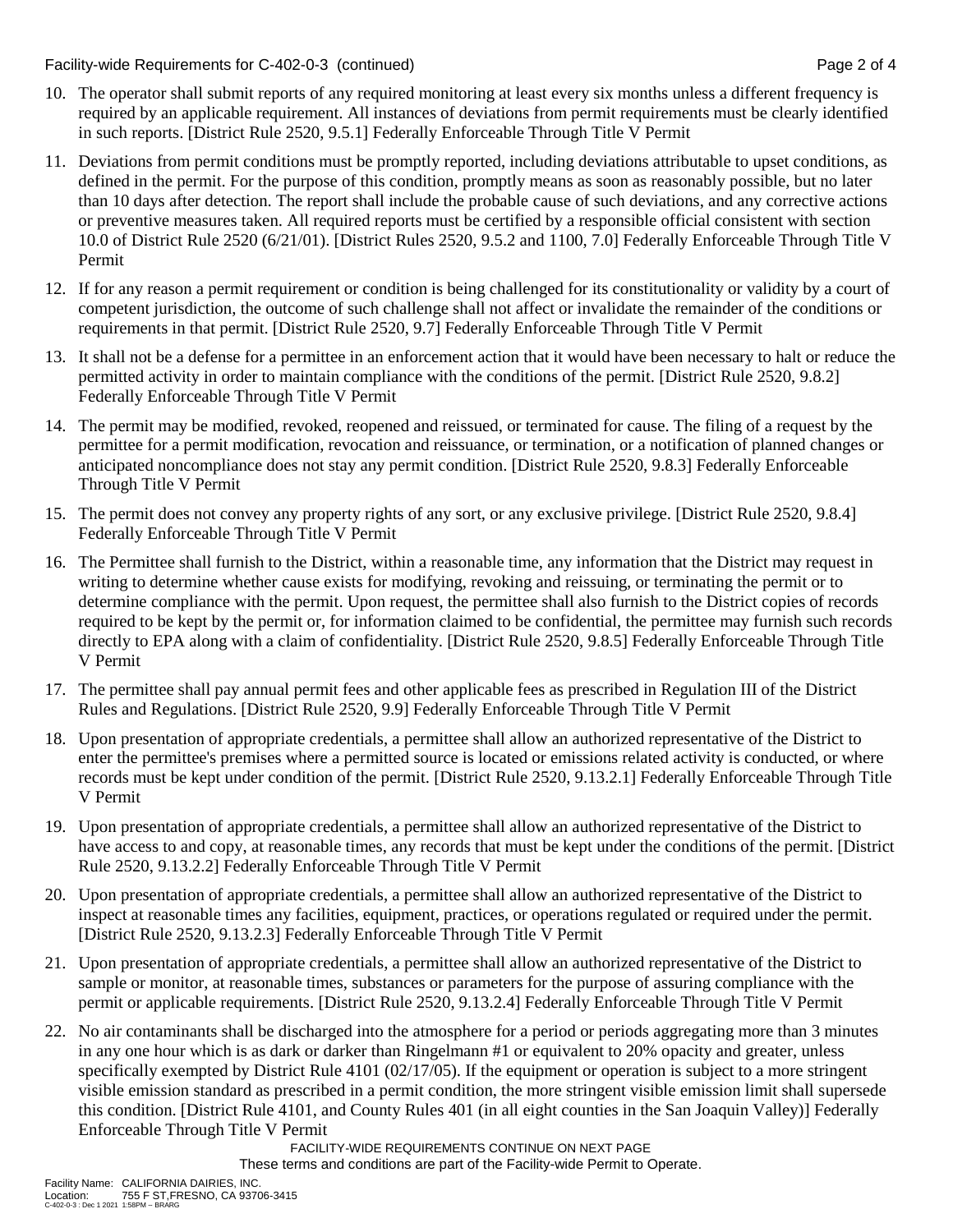Facility-wide Requirements for C-402-0-3 (continued) Page 3 of 4

- 23. No person shall manufacture, blend, repackage, supply, markets, sell, solicit or apply any architectural coating with a VOC content in excess of the corresponding limit specified in Table of Standards 2 of District Rule 4601 (4/16/20), and shall comply with Table 1 and Table 2 effective on and after 1/1/22 of District Rule 4601 (4/16/20) for use or sale within the District. [District Rule 4601, 5.1] Federally Enforceable Through Title V Permit
- 24. All VOC-containing materials subject to Rule 4601 (4/16/20) shall be stored in closed containers when not in use. [District Rule 4601, 5.4] Federally Enforceable Through Title V Permit
- 25. The permittee shall comply with all the Labeling and Test Methods requirements outlined in Rule 4601 sections 6.1 and 6.3 (4/16/20). [District Rule 4601, 6.1 and 6.3] Federally Enforceable Through Title V Permit
- 26. With each report or document submitted under a permit requirement or a request for information by the District or EPA, the permittee shall include a certification of truth, accuracy, and completeness by a responsible official. [District Rule 2520, 9.13.1 and 10.0] Federally Enforceable Through Title V Permit
- 27. If the permittee performs maintenance on, or services, repairs, or disposes of appliances, the permittee shall comply with the standards for Recycling and Emissions Reduction pursuant to 40 CFR Part 82, Subpart F. [40 CFR 82 Subpart F] Federally Enforceable Through Title V Permit
- 28. If the permittee performs service on motor vehicles when this service involves the ozone-depleting refrigerant in the motor vehicle air conditioner (MVAC), the permittee shall comply with the standards for Servicing of Motor Vehicle Air Conditioners pursuant to all the applicable requirements as specified in 40 CFR Part 82, Subpart B. [40 CFR Part 82, Subpart B] Federally Enforceable Through Title V Permit
- 29. Disturbances of soil related to any construction, demolition, excavation, extraction, or other earthmoving activities shall comply with the requirements for fugitive dust control in District Rule 8021 unless specifically exempted under Section 4.0 of Rule 8021 (8/19/2004) or Rule 8011 (8/19/2004). [District Rules 8011 and 8021] Federally Enforceable Through Title V Permit
- 30. Outdoor handling, storage and transport of any bulk material which emits dust shall comply with the requirements of District Rule 8031, unless specifically exempted under Section 4.0 of Rule 8031 (8/19/2004) or Rule 8011 (8/19/2004). [District Rules 8011 and 8031] Federally Enforceable Through Title V Permit
- 31. An owner/operator shall prevent or cleanup any carryout or trackout in accordance with the requirements of District Rule 8041 Section 5.0, unless specifically exempted under Section 4.0 of Rule 8041 (8/19/2004) or Rule 8011 (8/19/2004). [District Rules 8011 and 8041] Federally Enforceable Through Title V Permit
- 32. Whenever open areas are disturbed, or vehicles are used in open areas, the facility shall comply with the requirements of Section 5.0 of District Rule 8051, unless specifically exempted under Section 4.0 of Rule 8051 (8/19/2004) or Rule 8011 (8/19/2004). [District Rules 8011 and 8051] Federally Enforceable Through Title V Permit
- 33. Any paved road or unpaved road shall comply with the requirements of District Rule 8061 unless specifically exempted under Section 4.0 of Rule 8061 (8/19/2004) or Rule 8011 (8/19/2004). [District Rules 8011 and 8061] Federally Enforceable Through Title V Permit
- 34. Any unpaved vehicle/equipment area that anticipates more than 50 Average annual daily Trips (AADT) shall comply with the requirements of Section 5.1.1 of District Rule 8071. Any unpaved vehicle/equipment area that anticipates more than 150 vehicle trips per day (VDT) shall comply with the requirements of Section 5.1.2 of District Rule 8071. On each day that 25 or more VDT with 3 or more axles will occur on an unpaved vehicle/equipment traffic area, the owner/operator shall comply with the requirements of Section 5.1.3 of District Rule 8071. On each day when a special event will result in 1,000 or more vehicles that will travel/park on an unpaved area, the owner/operator shall comply with the requirements of Section 5.1.4 of District Rule 8071. All sources shall comply with the requirements of Section 5.0 of District Rule 8071 unless specifically exempted under Section 4.0 of Rule 8071 (9/16/2004) or Rule 8011 (8/19/2004). [District Rules 8011 and 8071] Federally Enforceable Through Title V Permit
- 35. Any owner or operator of a demolition or renovation activity, as defined in 40 CFR 61.141, shall comply with the applicable inspection, notification, removal, and disposal procedures for asbestos containing materials as specified in 40 CFR 61.145 (Standard for Demolition and Renovation). [40 CFR 61 Subpart M] Federally Enforceable Through Title V Permit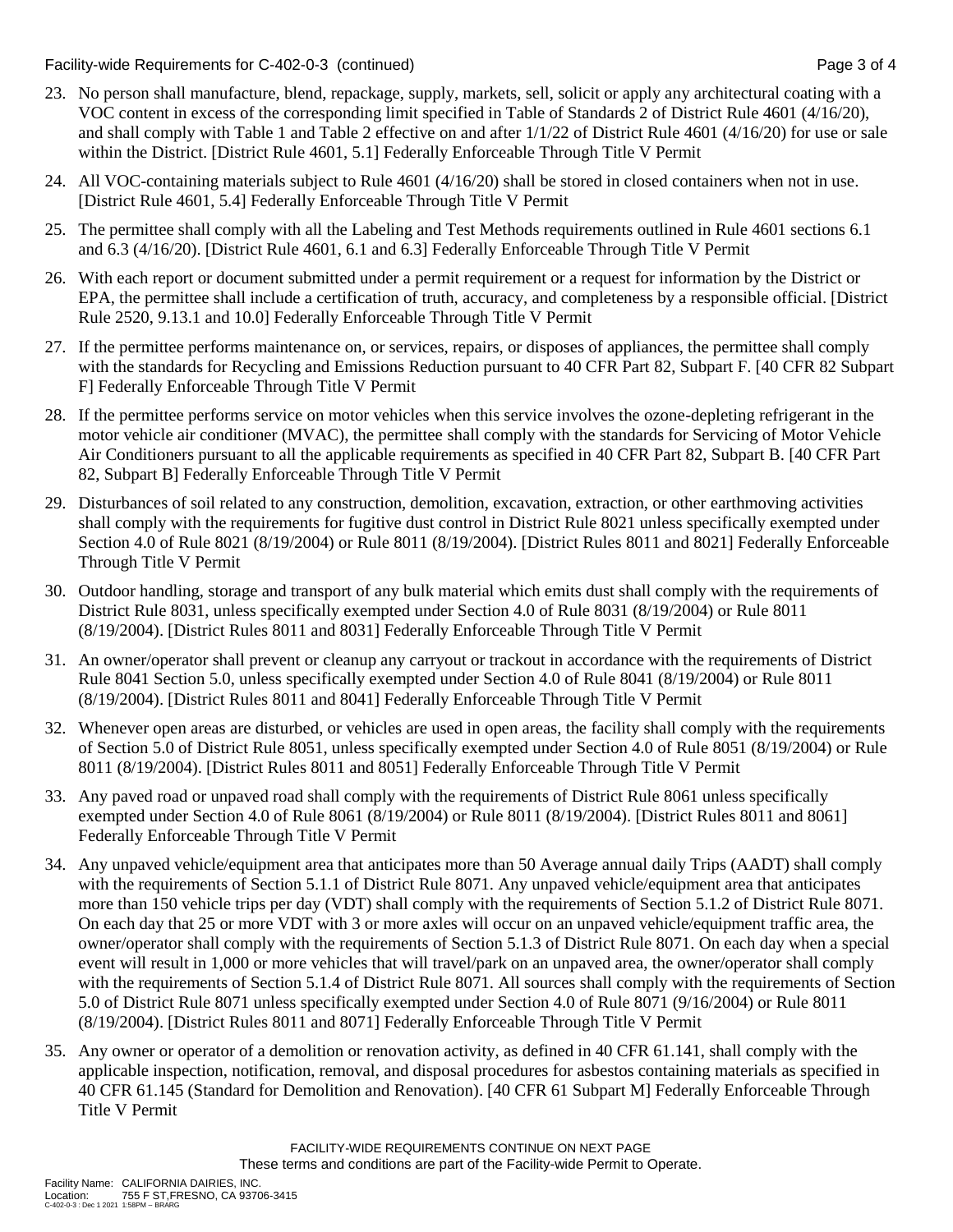Facility-wide Requirements for C-402-0-3 (continued) Page 4 of 4

- 36. The permittee shall submit certifications of compliance with the terms and standards contained in Title V permits, including emission limits, standards and work practices, to the District and the EPA annually (or more frequently as specified in an applicable requirement or as specified by the District). The certification shall include the identification of each permit term or condition, the compliance status, whether compliance was continuous or intermittent, the methods used for determining the compliance status, and any other facts required by the District to determine the compliance status of the source. [District Rule 2520, 9.16] Federally Enforceable Through Title V Permit
- 37. The permittee shall submit an application for Title V permit renewal to the District at least six months, but not greater than 18 months, prior to the permit expiration date. [District Rule 2520, 5.2] Federally Enforceable Through Title V Permit
- 38. When a term is not defined in a Title V permit condition, the definition in the rule cited as the origin and authority for the condition in a Title V permits shall apply. [District Rule 2520, 9.1.1] Federally Enforceable Through Title V Permit
- 39. No air contaminant shall be released into the atmosphere which causes a public nuisance. [District Rule 4102]
- 40. Particulate matter emissions shall not exceed 0.1 grains/dscf in concentration. [District Rule 4201]
- 41. The reporting periods for the Report of Required Monitoring and the Compliance Certification Report begin August 1 of every year, unless alternative dates are approved by the District Compliance Division. These reports are due within 30 days after the end of the reporting period. [District Rule 2520] Federally Enforceable Through Title V Permit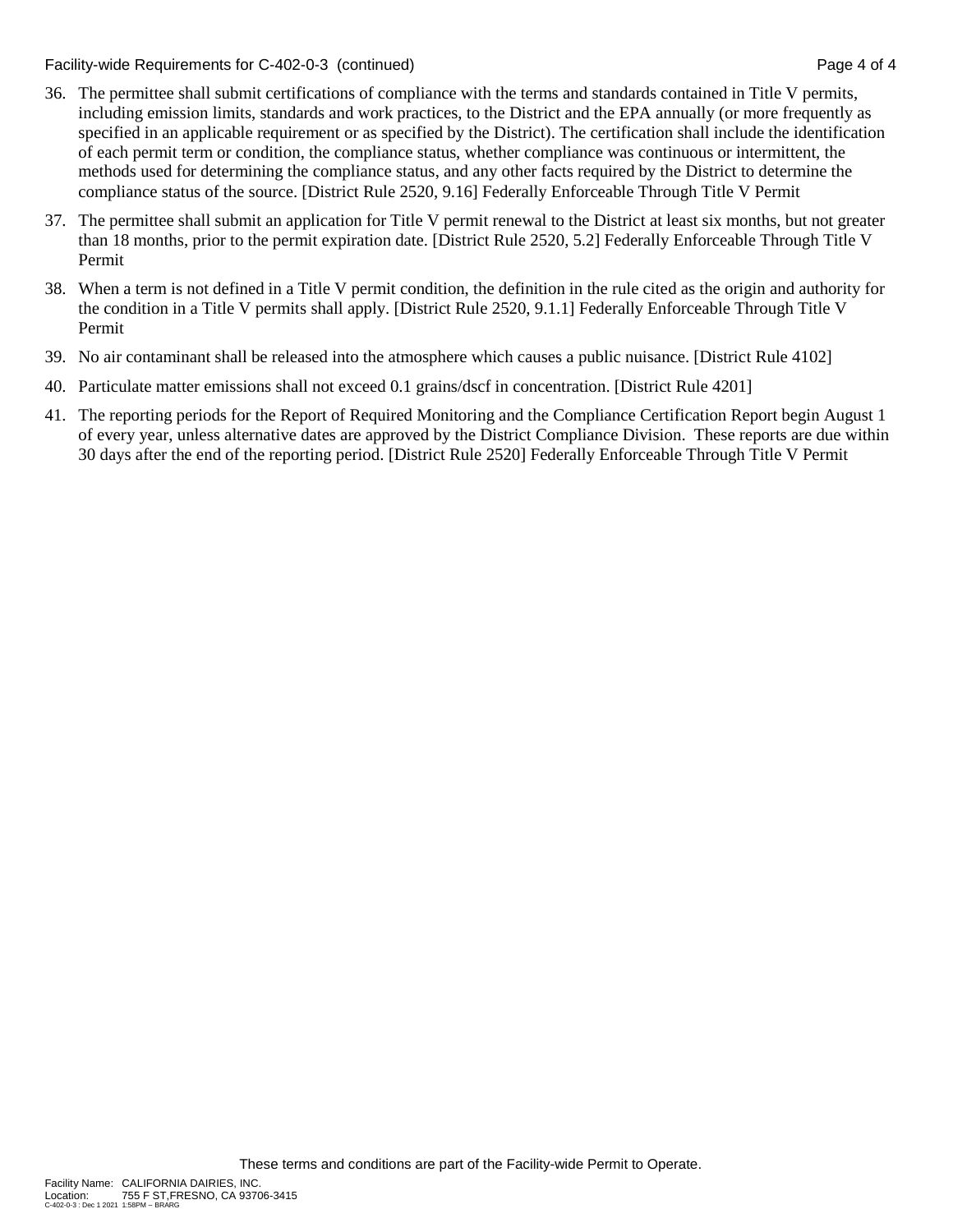### **PERMIT UNIT:** C-402-2-7 **EXPIRATION DATE:** 01/31/2025

#### **EQUIPMENT DESCRIPTION:**

28.0 MMBTU/HR NATURAL GAS/LPG FIRED DAMROW COMPANY MODEL CCT-85-20X40 TOWER DRYER WITH A MAXON RC-NP-1 BURNER SERVED BY TWO DUSTEX MODEL 3610-14-34 DUST COLLECTORS

- 1. A spare set of bags shall be maintained on the premises at all times. [District Rule 2201] Federally Enforceable Through Title V Permit
- 2. Each dust collector cleaning frequency and duration shall be adjusted to optimize the control efficiency. [District Rule 2201] Federally Enforceable Through Title V Permit
- 3. Each dust collector shall be equipped with an operational pressure differential gauge, mounted in an accessible location, which indicates the pressure drop across the bags. [District Rule 2201 and 40 CFR Part 64] Federally Enforceable Through Title V Permit
- 4. Visible emissions from each dust collector serving the milk dryer shall not equal or exceed 5% opacity for a period or periods aggregating more than three minutes in one hour. [District Rule 4101 and 2201] Federally Enforceable Through Title V Permit
- 5. Each dust collector shall operate at all times with a minimum differential pressure of 0.0 inches water column and a maximum differential pressure of 5.0 inches water column. [District Rule 2201 and 40 CFR Part 64] Federally Enforceable Through Title V Permit
- 6. The Damrow Tower dryer shall be fired solely on natural gas or LPG. [District Rules 2201 and 4309] Federally Enforceable Through Title V Permit
- 7. Dry milk powder production for this dryer shall not exceed a total of 120.0 ton/day. [District Rule 2201] Federally Enforceable Through Title V Permit
- 8. PM10 emissions from the Dustex dust collectors serving the Damrow Tower dryer shall not exceed 0.344 lb-PM10/ton of dry milk powder. [District Rule 2201] Federally Enforceable Through Title V Permit
- 9. Emissions from the natural gas and LPG/propane-fired unit shall not exceed any of the following limits: 5.3 ppmvd NOx @ 19% O2 (equivalent to 0.0606 lb-NOx/MMBtu), 0.003 lb-SOx/MMBtu, 11 ppmvd CO @ 19% O2 (equivalent to 0.0764 lb-CO/MMBtu), or 0.11 lb-VOC/MMBtu. If measured O2 concentration is greater than 19%, the corrected NOx or CO concentration is equal to the measured NOx or CO concentration. [District Rules 2201 and 4309] Federally Enforceable Through Title V Permit
- 10. All emissions measurements shall be made with the unit operating either at conditions representative of normal operations or conditions specified in the Permit to Operate. No determination of compliance shall be established within two hours after a continuous period in which fuel flow to the unit is shut off for 30 minutes or longer, or within 30 minutes after a re-ignition as defined in Section 3.0 of District Rule 4309. [District Rule 4309] Federally Enforceable Through Title V Permit
- 11. Source testing to measure NOx and CO emissions from this unit when fired on natural gas shall be conducted at least once every 24 months. [District Rules 2201 and 4309] Federally Enforceable Through Title V Permit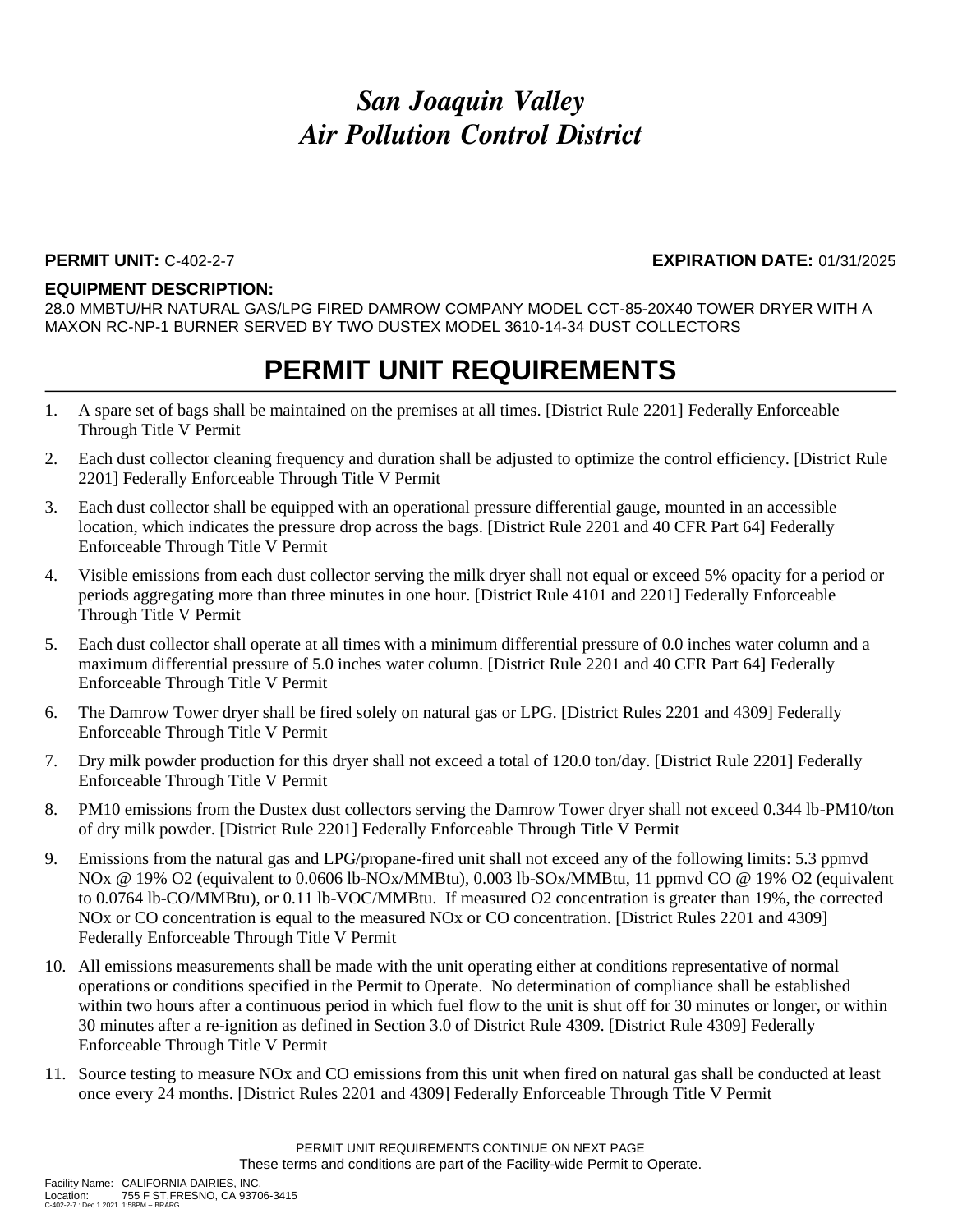Permit Unit Requirements for C-402-2-7 (continued) **Page 2** of 3

- 12. Source testing to measure PM10 emissions (measured as lb-PM10/ton processed) from the Dustex dust collectors serving the Damrow Tower dryer shall be conducted on an annually basis. [District Rule 1081] Federally Enforceable Through Title V Permit
- 13. For emissions source testing, the arithmetic average of three 30-consecutive-minute test runs shall apply. If two of three runs are above an applicable limit the test cannot be used to demonstrate compliance with an applicable limit. [District Rule 4309] Federally Enforceable Through Title V Permit
- 14. NOx emissions for source test purposes shall be determined using EPA Method 7E or ARB Method 100 on a ppmv basis. [District Rule 4309] Federally Enforceable Through Title V Permit
- 15. CO emissions for source test purposes shall be determined using EPA Method 10 or ARB Method 100. [District Rule 4309] Federally Enforceable Through Title V Permit
- 16. Stack gas oxygen (O2) shall be determined using EPA Method 3 or 3A or ARB Method 100. [District Rule 4309] Federally Enforceable Through Title V Permit
- 17. Source testing to measure concentrations of PM10 shall be conducted using EPA Method 201 and EPA Method 202, or EPA Method 201a and EPA Method 202, or CARB Method 501 in combination with Method 5. EPA approved alternative test methods as approved by the District may also be used to address the source testing requirements of this permit. [District Rule 1081] Federally Enforceable Through Title V Permit
- 18. Source testing shall be conducted using the methods and procedures approved by the District. The District must be notified at least 30 days prior to any compliance source test, and a source test plan must be submitted for approval at least 15 days prior to testing. [District Rule 1081] Federally Enforceable Through Title V Permit
- 19. The results of each source test shall be submitted to the District within 60 days thereafter. [District Rule 1081] Federally Enforceable Through Title V Permit
- 20. All test results for NOx and CO shall be reported in ppmv @ 19% O2 (or no correction if measured above 19% O2), corrected to dry stack conditions. [District Rule 4309] Federally Enforceable Through Title V Permit
- 21. The permittee shall monitor and record the stack concentration of NOx, CO, and O2 at least once every month (in which a source test is not performed) using a portable emission monitor that meets District specifications. Monitoring shall not be required if the unit is not in operation, i.e. the unit need not be started solely to perform monitoring. Monitoring shall be performed within 5 days of restarting the unit unless monitoring has been performed within the last month. [District Rule 4309] Federally Enforceable Through Title V Permit
- 22. If either the NOx or CO concentrations corrected to 19% O2 (or no correction if measured above 19% O2), as measured by the portable analyzer, exceed the allowable emissions concentration, the permittee shall return the emissions to within the acceptable range as soon as possible, but no longer than 1 hour of operation after detection. If the portable analyzer readings continue to exceed the allowable emissions concentration after 1 hour of operation after detection, the permittee shall notify the District within the following 1 hour and conduct a certified source test within 60 days of the first exceedance. In lieu of conducting a source test, the permittee may stipulate a violation has occurred, subject to enforcement action. The permittee must then correct the violation, show compliance has been reestablished, and resume monitoring procedures. If the deviations are the result of a qualifying breakdown condition pursuant to Rule 1100, the permittee may fully comply with Rule 1100 in lieu of performing the notification and testing required by this condition. [District Rule 4309] Federally Enforceable Through Title V Permit
- 23. All alternate monitoring parameter emission readings shall be taken with the unit operating either at conditions representative of normal operations or conditions specified in the Permit to Operate. The analyzer shall be calibrated, maintained, and operated in accordance with the manufacturer's specifications and recommendations or a protocol approved by the APCO. Emission readings taken shall be averaged over a 15 consecutive-minute period by either taking a cumulative 15 consecutive-minute sample reading or by taking at least five (5) readings, evenly spaced out over the 15 consecutive-minute period. [District Rule 4309] Federally Enforceable Through Title V Permit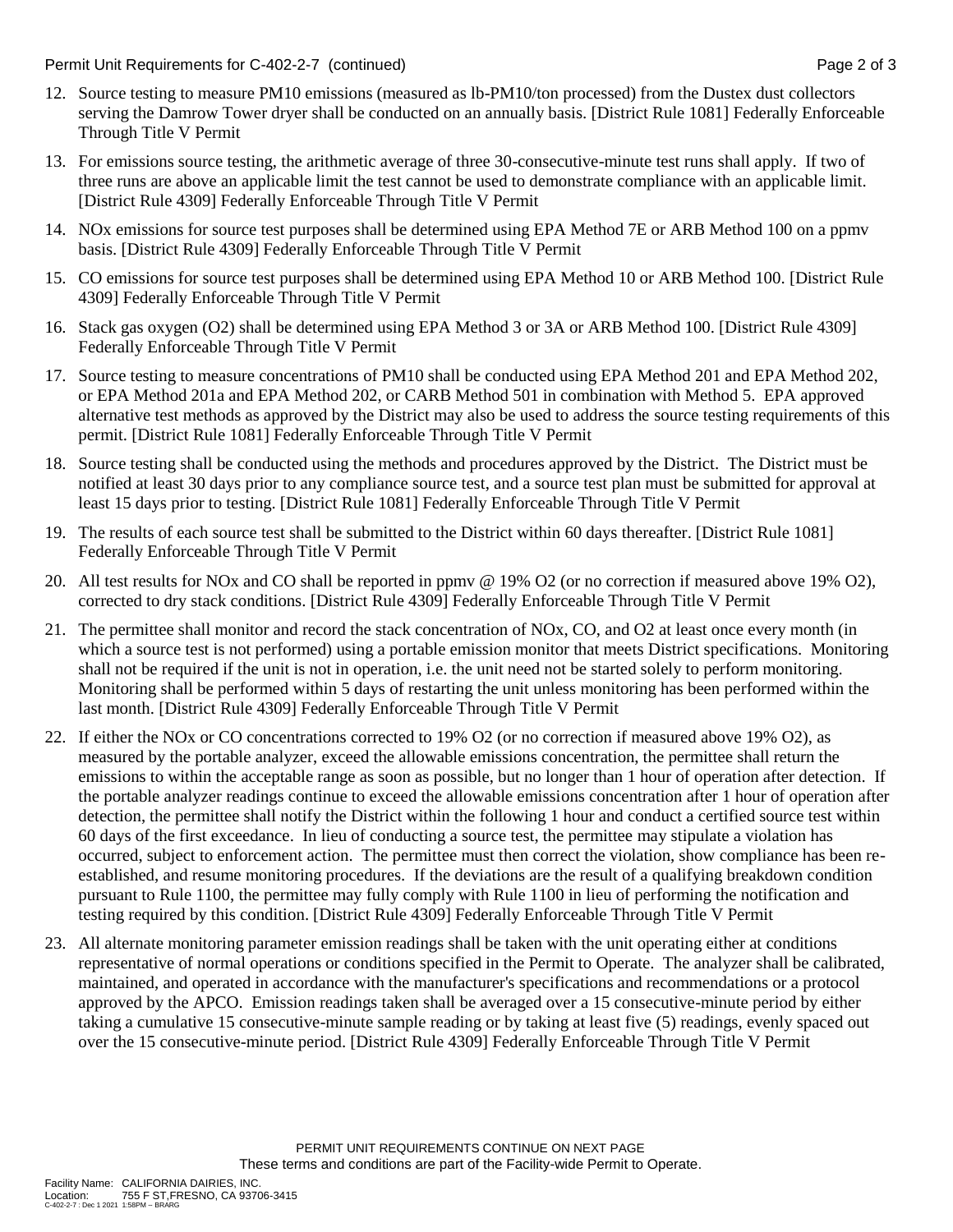Permit Unit Requirements for C-402-2-7 (continued) example 3 of 3 and 2 of 3 and 3 of 3

- 24. The permittee shall maintain records of: (1) the date and time of NOx, CO, and O2 measurements, (2) the O2 concentration in percent and the measured NOx and CO concentrations corrected to 19% O2 (or no correction if measured above 19% O2), (3) make and model of exhaust gas analyzer, (4) exhaust gas analyzer calibration records, and (5) a description of any corrective action taken to maintain the emissions within the acceptable range. [District Rule 4309] Federally Enforceable Through Title V Permit
- 25. The permittee shall monitor and record the differential operating pressure for each dust collector on each day that each dust collector operates. [District Rule 2201] Federally Enforceable Through Title V Permit
- 26. The permittee shall maintain records of all maintenance of each dust collector, including all change outs of filter media. [District Rule 2201] Federally Enforceable Through Title V Permit
- 27. The permittee shall maintain a record of the milk powder production from this operation, in tons/day. [District Rule 1070 and Fresno County Rule 107] Federally Enforceable Through Title V Permit
- 28. All records shall be maintained and retained on-site for a minimum of five (5) years, and shall be made available for District inspection upon request. [District Rules 1070 and 4309 and Fresno County Rule 107] Federally Enforceable Through Title V Permit
- 29. During each day of operation, the permittee shall record the differential pressure of each dust collector and compare the readings with the permitted range. If the differential pressure for each dust collector falls outside the permitted range, the permittee shall take all necessary steps to return the differential pressure for each dust collector to within the permitted range as soon as possible, but no longer than three hours after detection. If the differential pressure cannot be returned within the permitted range after three hours of operation following detection, the permittee shall shut the operation down and make all necessary repairs to bring the differential pressure back to with the permitted range. [40 CFR Part 64] Federally Enforceable Through Title V Permit
- 30. For the Dustex model 3610-14-34 dust collectors, the permittee shall comply with the compliance assurance monitoring operation and maintenance requirements of 40 CFR Part 64.7. [40 CFR Part 64] Federally Enforceable Through Title V Permit
- 31. For the Dustex model 3610-14-34 dust collectors, the permittee shall comply with the recordkeeping and reporting requirements of 40 CFR Part 64.9. [40 CFR Part 64] Federally Enforceable Through Title V Permit
- 32. If the District or EPA determine that a Quality Improvement Plan is required under  $40 \text{ CFR } 64.7\text{(d)}(2)$  for the Dustex model 3610-14-34 dust collectors, the permittee shall develop and implement the Quality Improvement Plan in accordance with 40 CFR Part 64.8. [40 CFR Part 64] Federally Enforceable Through Title V Permit
- 33. Records of dust collector maintenance, inspections, and repair shall be maintained. The records shall include identification of the equipment, date of inspection, corrective action taken, and identification of the individual performing the inspection. [40 CFR Part 64] Federally Enforceable Through Title V Permit
- 34. Visible emissions from each dust collector shall be evaluated using EPA method 22 for a period of at least 6 minutes at least once during each day the dust collector is operated. If visible emissions are observed, corrective action shall be taken to eliminate visible emissions. Corrective action shall include the following: inspecting the dust collector system for for any tears, abrasions, or holes in the filters; inspecting closed duct systems for damage; and repairing or replacing any defective or damaged material. [40 CFR Part 64] Federally Enforceable Through Title V Permit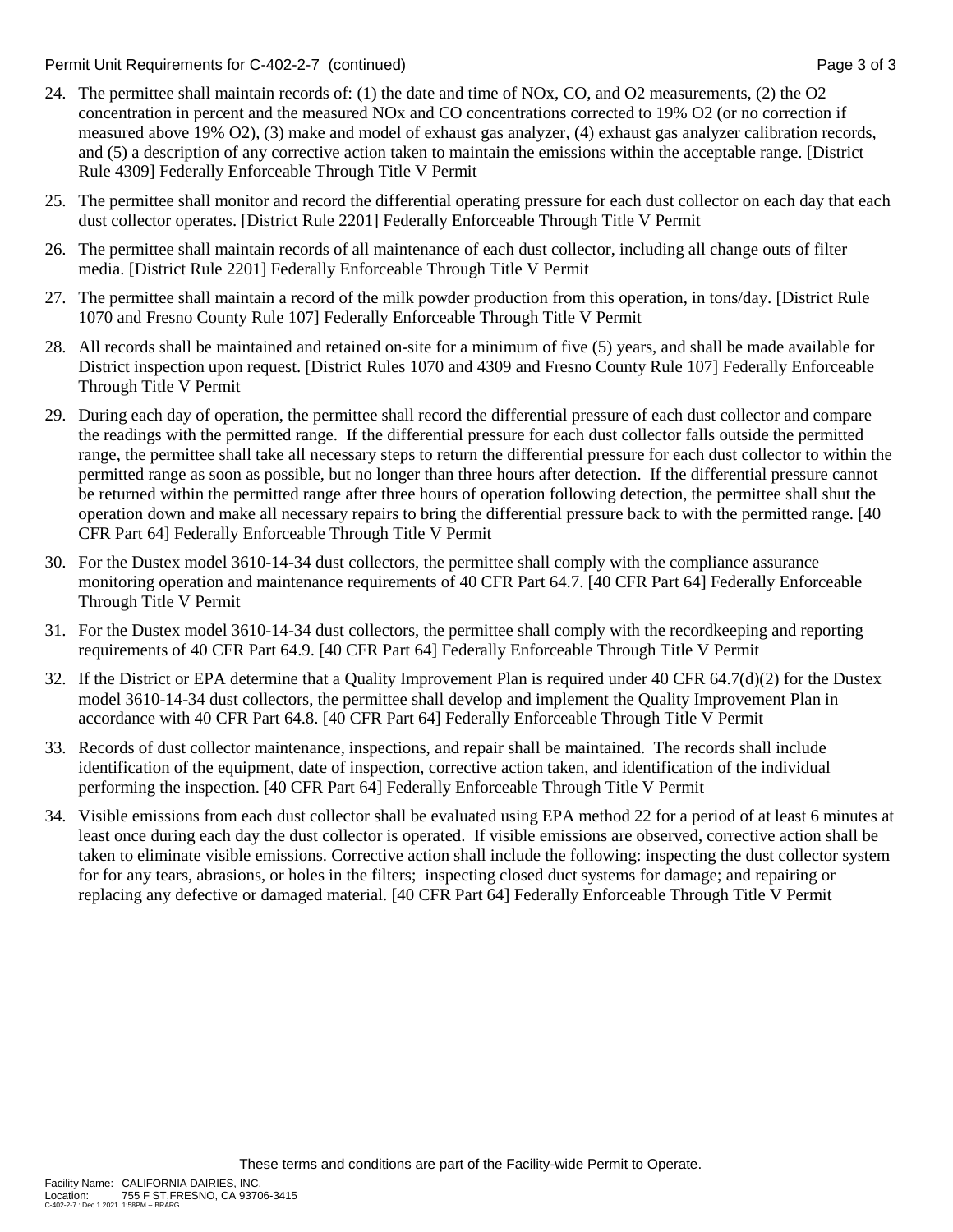### **PERMIT UNIT:** C-402-4-6 **EXPIRATION DATE:** 01/31/2025

#### **EQUIPMENT DESCRIPTION:**

61.0 MMBTU/HR CLEAVER BROOKS BOILER EQUIPPED WITH NATURAL GAS OR PROPANE-AIRMIX-FIRED NATCOM HYPER-MIX MODEL P-61-G-26-1519 ULTRA LOW-NOX BURNER AND FLUE GAS RECIRCULATION (FGR) **SYSTEM** 

- 1. Pursuant to Rule 4320, beginning in 2010 the operator shall pay an annual emission fee to the District for NOx emissions from this unit for the previous calendar year. Payments are due by July 1 of each year. Payments shall continue annually until either the unit is permanently removed from service in the District or the operator demonstrates compliance with the applicable NOx emission limit listed in Rule 4320. [District Rule 4320] Federally Enforceable Through Title V Permit
- 2. The boiler shall be fired only on PUC-quality natural gas or propane as a backup fuel. [District Rules 2201, 2520, and 4320] Federally Enforceable Through Title V Permit
- 3. This boiler shall only be fired on propane during natural gas curtailment for no more than 168 cumulative hours in a calendar year plus 48 hours per calendar year for equipment testing. [District Rules 2201, 4305, 4306, and 4320] Federally Enforceable Through Title V Permit
- 4. Emissions shall not exceed any of the following levels: 0.0109 lb NOx/MMBtu, (or 9 ppmvd NOx at 3% O2), 0.0042 lb VOC/MMBtu (or 10 ppmvd VOC at 3% O2) , 0.00285 lb SOx/MMBtu, 0.037 lb CO/MMBtu (or 50 ppmvd CO at 3% O2), or 0.0076 lb PM10/MMBtu. [District Rules 2201, 4306, and 4320] Federally Enforceable Through Title V Permit
- 5. Annual emissions from this unit shall not exceed any of the following limits: 5,825 lb NOx/yr, 1,630 lb SOx/yr, 4061 lb PM10/yr, 19,771 lb CO/yr, or 2,244 lb VOC/yr. [District Rule 2201] Federally Enforceable Through Title V Permit
- 6. Source testing to demonstrate compliance with NOx and CO limitations shall be conducted as required by District Rule 4305. [District Rules 4305 and 4306] Federally Enforceable Through Title V Permit
- 7. Source testing to demonstrate compliance with NOx and CO emission limits shall be conducted not less than once every 12 months. Upon demonstrating compliance on two consecutive source tests, the following source test may be deferred for up to thirty-six months. [District Rules 4305 and 4306] Federally Enforceable Through Title V Permit
- 8. Source testing shall be conducted using the methods and procedures approved by the District. The District must be notified 30 days prior to any compliance source test, and a source test plan must be submitted for approval 15 days prior to testing. [District Rule 1081] Federally Enforceable Through Title V Permit
- 9. The source test plan shall identify which basis (ppmv or lb/MMBtu) will be used to demonstrate compliance. [District Rules 4305, 4306, and 4320] Federally Enforceable Through Title V Permit
- 10. All emissions measurements shall be made with the unit operating either at conditions representative of normal operations or conditions specified in the Permit to Operate. No determination of compliance shall be established within two hours after a continuous period in which fuel flow to the unit is shut off for 30 minutes or longer, or within 30 minutes after a re-ignition as defined in Section 3.0 of District Rule 4320. [District Rules 4305, 4306, and 4320] Federally Enforceable Through Title V Permit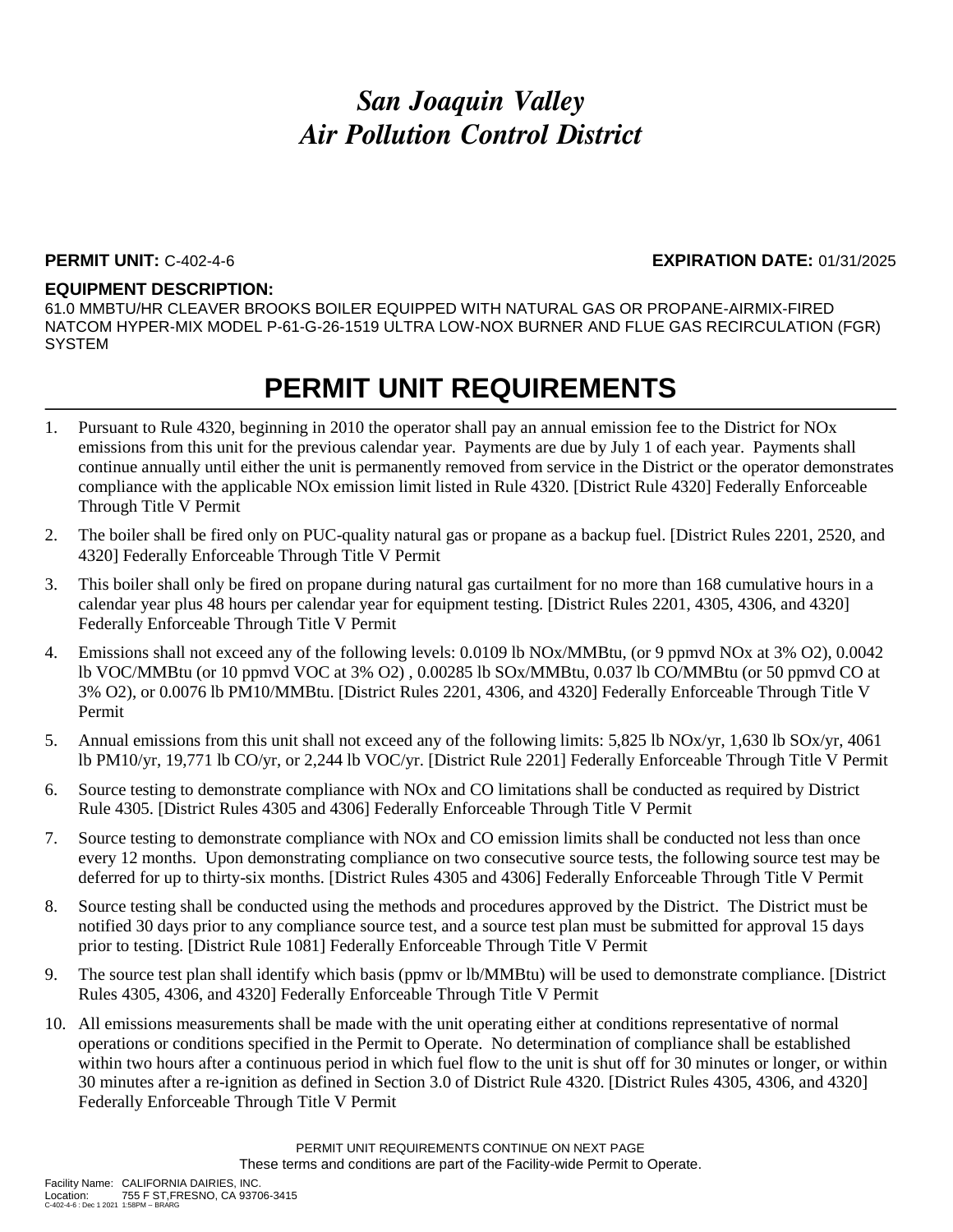Permit Unit Requirements for C-402-4-6 (continued) **Page 2** of 3

- 11. The results of each source test shall be submitted to the District within 60 days thereafter. [District Rule 1081] Federally Enforceable Through Title V Permit
- 12. For emissions source testing, the arithmetic average of three 30-consecutive-minute test runs shall apply. If two of three runs are above an applicable limit the test cannot be used to demonstrate compliance with an applicable limit. [District Rules 4305, 4306, and 4320] Federally Enforceable Through Title V Permit
- 13. Source testing to measure concentrations of oxides of nitrogen (as NO2) shall be conducted using EPA method 7E or CARB method 100. [District Rules 2201, 4305, and 4306] Federally Enforceable Through Title V Permit
- 14. Source testing to measure concentrations of carbon monoxide (CO) shall be conducted using EPA method 10 or CARB method 100. [District Rules 2201, 4305, and 4306] Federally Enforceable Through Title V Permit
- 15. Source testing to measure the stack gas oxygen shall be conducted using EPA methods 3 or 3A, or CARB method 100. [District Rules 2201, 4305, and 4306] Federally Enforceable Through Title V Permit
- 16. Fuel sulfur content shall be determined using EPA Method 11 or Method 15. [District Rule 4320] Federally Enforceable Through Title V Permit
- 17. The permittee shall monitor and record the stack concentration of NOx (as NO2), CO, and O2 at least once every month using a portable emission monitor that meets District specifications. Monitoring shall not be required if the unit is not in operation, i.e. the unit need not be started solely to perform monitoring. Monitoring shall be performed within 1 day of restarting the unit unless monitoring has been performed within the last month. [District Rules 4305 and 4306] Federally Enforceable Through Title V Permit
- 18. If the NOx and/or CO concentrations corrected to 3% O2, as measured by the portable analyzer, exceed the allowable emissions concentration, the permittee shall return the emissions to within the acceptable range as soon as possible, but no longer than 1 hour of operation after detection. If the portable analyzer readings continue to exceed the allowable emissions concentration after 1 hour of operation after detection, the permittee shall notify the District within the following 1 hour and conduct a certified source test within 60 days of the first exceedance. In lieu of conducting a source test, the permittee may stipulate a violation has occurred, subject to enforcement action. The permittee must then correct the violation, show compliance has been re-established, and resume monitoring procedures. If the deviations are the result of a qualifying breakdown condition pursuant to Rule 1100, the permittee may fully comply with Rule 1100 in lieu of performing the notification and testing required by this condition. [District Rules 4305 and 4306] Federally Enforceable Through Title V Permit
- 19. If the unit is fired on propane for a period exceeding 48 cumulative hours in a calendar year, the permittee shall monitor and record the stack concentration of NOx at least once during that year using an APCO approved portable NOx analyzer. Monitoring for propane fuel combustion NOx emissions shall not be required when the unit is operating on primary fuel, i.e. the unit need not be fired on propane fuel solely to perform monitoring. [District Rules 4305, 4306, and 4320] Federally Enforceable Through Title V Permit
- 20. Propane fuel combustion NOx emission readings shall be taken with the unit operating either at conditions representative of normal operations or conditions specified in the permit-to-operate. The analyzer shall be calibrated, maintained, and operated in accordance with the manufacturer's specifications and recommendations or a protocol approved by the APCO. Emission readings taken shall be averaged over a 15 consecutive-minute period by either taking a cumulative 15 consecutive-minute sample reading or by taking at least five readings, evenly spaced out over the 15 consecutive-minute period. [District Rules 4305, 4306, and 4320] Federally Enforceable Through Title V Permit
- 21. The permittee shall maintain records of: (1) the date and time of NOx, CO, and O2 measurements, (2) the O2 concentration in percent and the measured NOx and CO concentrations corrected to 3% O2, (3) make and model of exhaust gas analyzer, (4) exhaust gas analyzer calibration records, and (5) a description of any corrective action taken to maintain the emissions within the acceptable range. [District Rules 4305 and 4306] Federally Enforceable Through Title V Permit
- 22. If the unit is fired on propane fuel during a PUC-quality natural gas curtailment period, the permittee shall maintain records of: (1) the sulfur content of the fuel, (2) the amount of fuel used, and (3) the duration of the natural gas curtailment period. [District Rule 4320] Federally Enforceable Through Title V Permit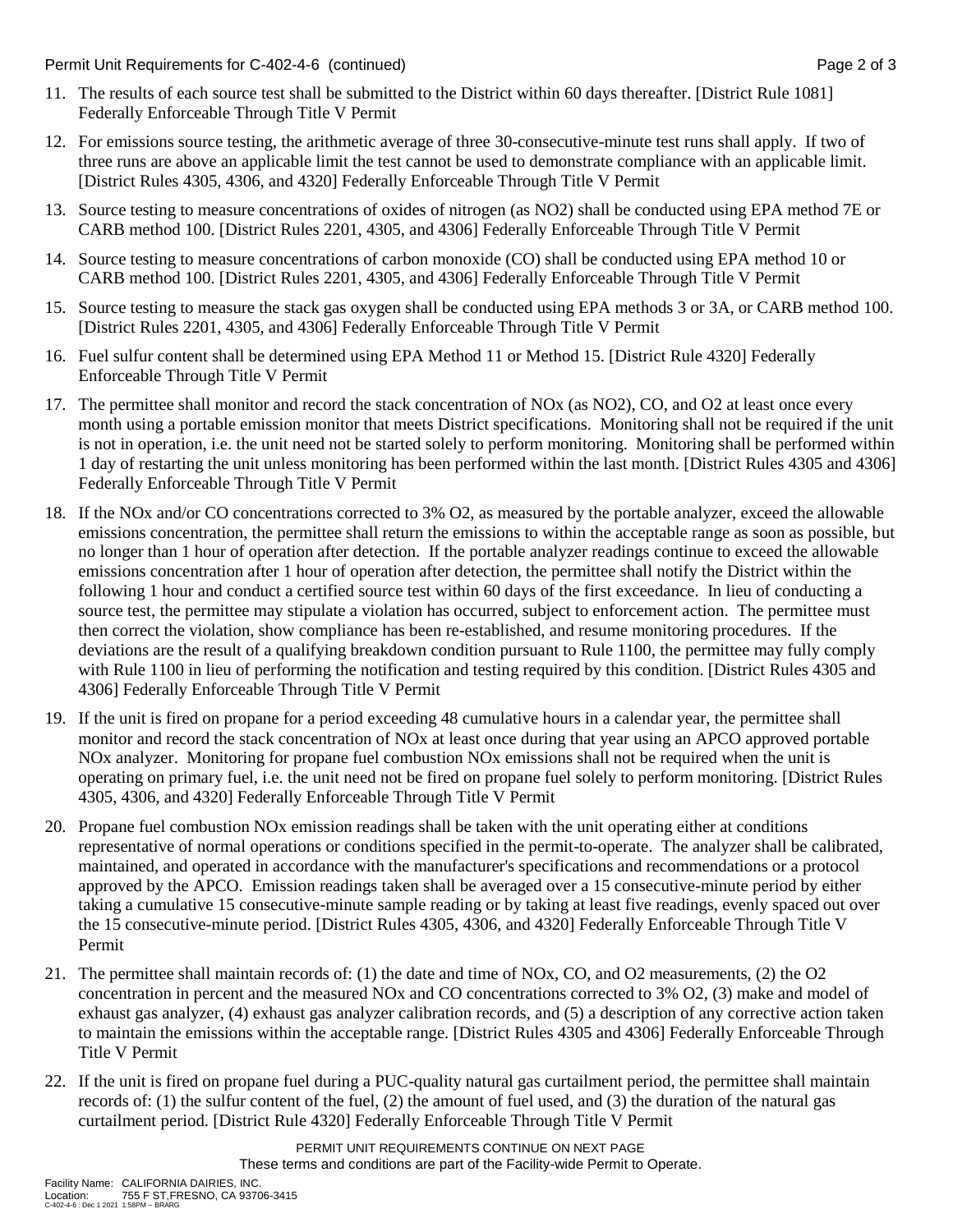Permit Unit Requirements for C-402-4-6 (continued) **Page 3** of 3

- 23. The permittee shall maintain a non-resettable, totalizing mass or volumetric flow meter in the fuel line of the unit to monitor annual propane fuel usage or shall monitor annual propane fuel usage from utility service meters, purchase or tank fill records, or other acceptable method, as approved by the APCO. [District Rule 2201] Federally Enforceable Through Title V Permit
- 24. The permittee shall determine the sulfur content of combusted gas annually and shall maintain records of the fuel sulfur content or shall maintain records of fuel purchase contracts, supplier certifications, tariff sheets, or transportation contracts demonstrating that the combusted gas is provided from a PUC or FERC regulated source. [District Rules 1081, 2520, and 4320] Federally Enforceable Through Title V Permit
- 25. Determination of total sulfur as hydrogen sulfide (H2S) content shall be determined by EPA Method 11 or EPA Method 15, as appropriate. [District Rule 2520] Federally Enforceable Through Title V Permit
- 26. All equipment shall be maintained in good operating condition and shall be operated in a manner to minimize emissions of air contaminants into the atmosphere. The permittee shall maintain records of all equipment maintenance. [District Rule 2520] Federally Enforceable Through Title V Permit
- 27. The permittee shall maintain records of annual heat input (MMBtu) for this unit on a calendar year basis. Such records shall be maintained and retained on-site for a minimum of five (5) years, and shall be made available for District inspection upon request. [District Rules 1070 and 4320] Federally Enforceable Through Title V Permit
- 28. The permittee shall maintain records of the cumulative annual hours of operation on propane fuel and indicate the purpose for operation on propane fuel (i.e. natural gas curtailment, testing, maintenance, etc.). [District Rules 4305, 4306, and 4320] Federally Enforceable Through Title V Permit
- 29. All required records shall be retained on the premises for a minimum of 5 years and shall be made available for District inspection upon request. [District Rules 2201, 4306, and 4320] Federally Enforceable Through Title V Permit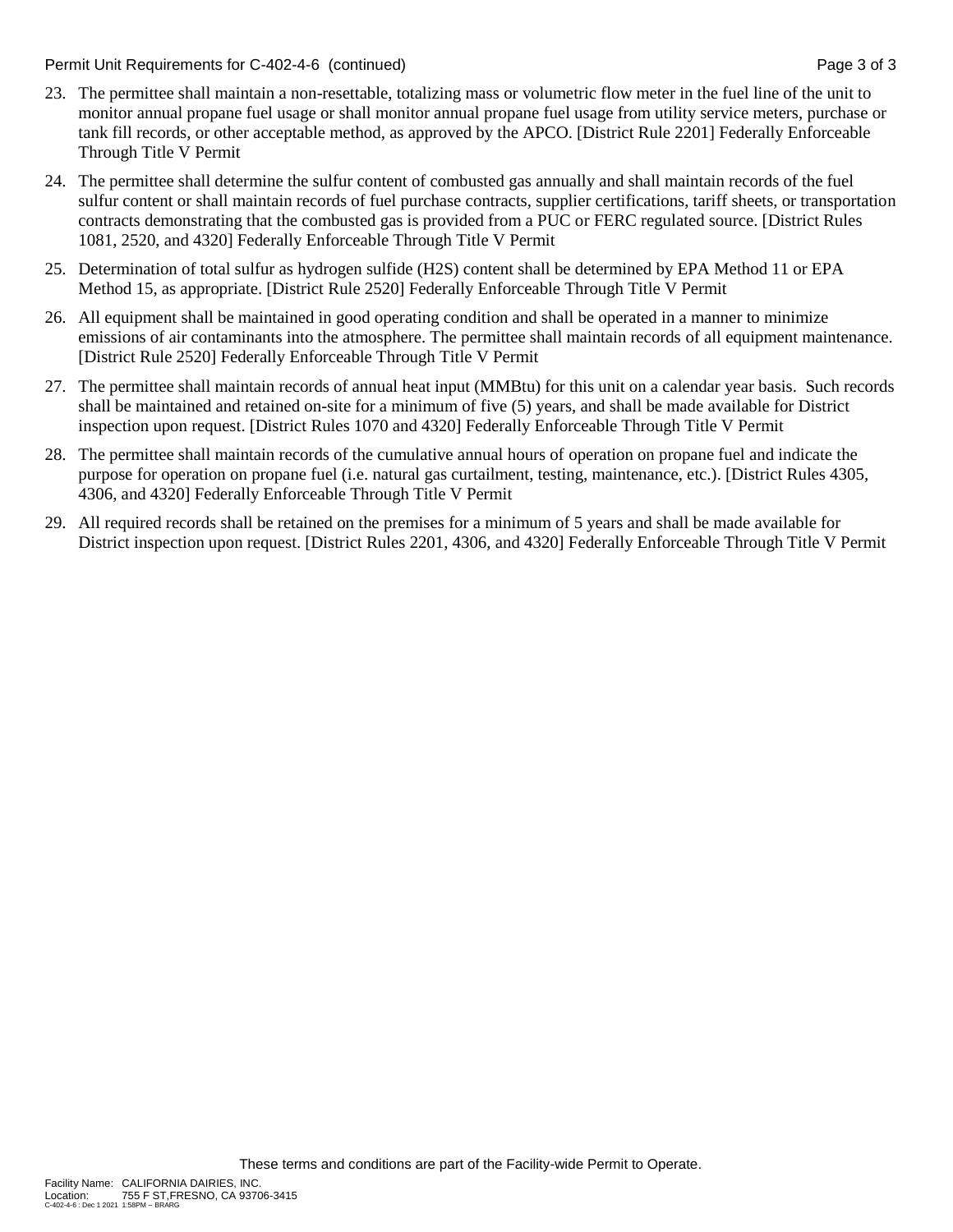### **PERMIT UNIT:** C-402-5-9 **EXPIRATION DATE:** 01/31/2025

#### **EQUIPMENT DESCRIPTION:**

20.0 MMBTU/HR NATURAL GAS/LPG FIRED MARRIOT-WALKER MODEL 60-24-12 MILK SPRAY DRYER SERVED BY A MARRIOT WALKER BAGHOUSE

### **PERMIT UNIT REQUIREMENTS**

- 1. While dormant, the fuel line shall be physically disconnected from the unit. [District Rule 2080] Federally Enforceable Through Title V Permit
- 2. Permittee shall submit written notification to the District upon designating the unit as dormant or active. [District Rule 2080] Federally Enforceable Through Title V Permit
- 3. While dormant, normal source testing shall not be required. [District Rule 2080] Federally Enforceable Through Title V Permit
- 4. Upon recommencing operation of this unit, normal source testing shall resume. [District Rule 2080] Federally Enforceable Through Title V Permit
- 5. Any source testing required by this permit shall be performed within 60 days of recommencing operation of this unit, regardless of whether the unit remains active or is again designated as dormant. [District Rule 2080] Federally Enforceable Through Title V Permit
- 6. Records of all dates and times that this unit is designated as dormant or active, and copies of all corresponding notices to the District, shall be maintained, retained for a period of at least five years, and made available for District inspection upon request. [District Rule 1070] Federally Enforceable Through Title V Permit
- 7. A spare set of bags shall be maintained on the premises at all times. [District Rule 2201] Federally Enforceable Through Title V Permit
- 8. The baghouse cleaning frequency and duration shall be adjusted to optimize the control efficiency. [District Rule 2201] Federally Enforceable Through Title V Permit
- 9. The baghouse shall be equipped with an operational pressure differential gauge, mounted in an accessible location, which indicates the pressure drop across the bags. [District Rule 2201 and 40 CFR Part 64] Federally Enforceable Through Title V Permit
- 10. The permittee shall operate a nonresettable elapsed operating time meter. [District Rule 2201] Federally Enforceable Through Title V Permit
- 11. Visible emissions from the baghouse serving the milk dryer shall not equal or exceed 5% opacity for a period or periods aggregating more than three minutes in one hour. [District Rules 4101 and 2201] Federally Enforceable Through Title V Permit
- 12. The baghouse shall operate at all times with a minimum differential pressure of 0.25 inches water column and a maximum differential pressure of 10.0 inches water column. [District Rule 2201 and 40 CFR Part 64] Federally Enforceable Through Title V Permit
- 13. The Marriot-Walker dryer shall be fired solely on natural gas or LPG. [District Rules 2201 and 4309] Federally Enforceable Through Title V Permit

PERMIT UNIT REQUIREMENTS CONTINUE ON NEXT PAGE These terms and conditions are part of the Facility-wide Permit to Operate.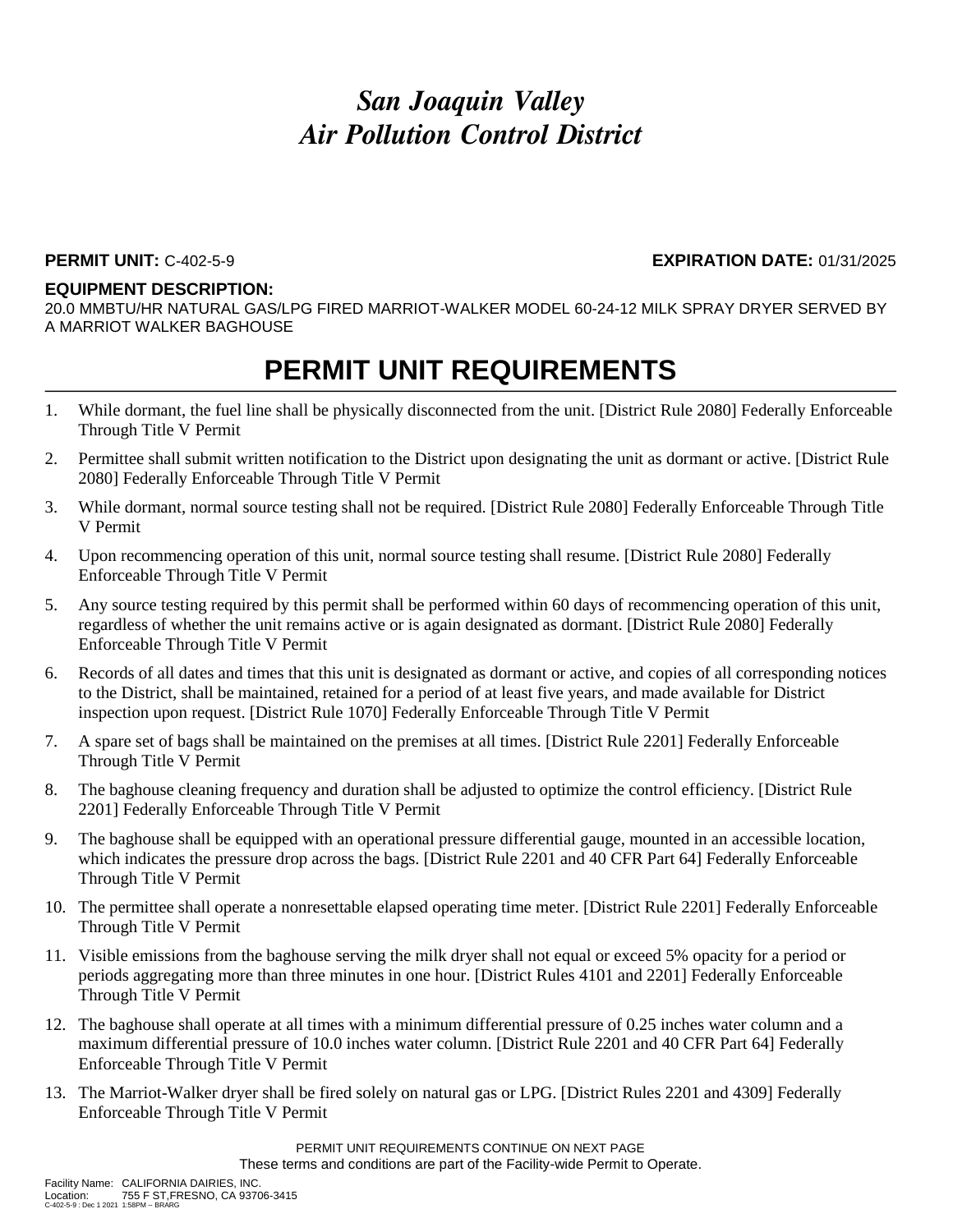Permit Unit Requirements for C-402-5-9 (continued) **Page 2** of 4

- 14. The operating schedule of this milk spray dryer shall not exceed 6,760 hours per calendar year. [District Rule 2201] Federally Enforceable Through Title V Permit
- 15. Dry milk powder production for this dryer shall not exceed a total of 90.0 ton/day. [District Rule 2201] Federally Enforceable Through Title V Permit
- 16. PM10 emissions from the Marriot-Walker Milk Spray Dryer shall not exceed 0.606 lb-PM10/ton of dry milk powder. [District Rule 2201] Federally Enforceable Through Title V Permit
- 17. Emissions from the natural gas and LPG/propane-fired unit shall not exceed any of the following limits: 5.3 ppmvd NOx @ 19% O2 (equivalent to 0.0606 lb-NOx/MMBtu), 0.003 lb-SOx/MMBtu, 42 ppmvd CO @ 19% O2 (equivalent to 0.29 lb-CO/MMBtu), or 0.0046 lb-VOC/MMBtu. If measured O2 concentration is greater than 19%, the corrected NOx or CO concentration is equal to the measured NOx or CO concentration. [District Rules 2201 and 4309] Federally Enforceable Through Title V Permit
- 18. All emissions measurements shall be made with the unit operating either at conditions representative of normal operations or conditions specified in the Permit to Operate. No determination of compliance shall be established within two hours after a continuous period in which fuel flow to the unit is shut off for 30 minutes or longer, or within 30 minutes after a re-ignition as defined in Section 3.0 of District Rule 4309. [District Rule 4309] Federally Enforceable Through Title V Permit
- 19. Source testing to measure NOx and CO emissions from this unit when fired on natural gas shall be conducted at least once every 24 months. [District Rules 2201 and 4309] Federally Enforceable Through Title V Permit
- 20. Source testing to measure PM10 emissions (measured as lb-PM10/ton processed) from the baghouse serving the Marriot-Walker Milk Spray Dryer shall be conducted on an annually basis. [District Rule 1081] Federally Enforceable Through Title V Permit
- 21. For emissions source testing, the arithmetic average of three 30-consecutive-minute test runs shall apply. If two of three runs are above an applicable limit the test cannot be used to demonstrate compliance with an applicable limit. [District Rule 4309] Federally Enforceable Through Title V Permit
- 22. NOx emissions for source test purposes shall be determined using EPA Method 7E or ARB Method 100 on a ppmv basis. [District Rule 4309] Federally Enforceable Through Title V Permit
- 23. CO emissions for source test purposes shall be determined using EPA Method 10 or ARB Method 100. [District Rule 4309] Federally Enforceable Through Title V Permit
- 24. Stack gas oxygen (O2) shall be determined using EPA Method 3 or 3A or ARB Method 100. [District Rule 4309] Federally Enforceable Through Title V Permit
- 25. Source testing to measure concentrations of PM10 shall be conducted using EPA Method 201 and EPA Method 202, or EPA Method 201a and EPA Method 202, or CARB Method 501 in combination with Method 5. EPA approved alternative test methods as approved by the District may also be used to address the source testing requirements of this permit. [District Rule 1081] Federally Enforceable Through Title V Permit
- 26. Source testing shall be conducted using the methods and procedures approved by the District. The District must be notified at least 30 days prior to any compliance source test, and a source test plan must be submitted for approval at least 15 days prior to testing. [District Rule 1081] Federally Enforceable Through Title V Permit
- 27. The results of each source test shall be submitted to the District within 60 days thereafter. [District Rule 1081] Federally Enforceable Through Title V Permit
- 28. All test results for NOx and CO shall be reported in ppmv @ 19% O2 (or no correction if measured above 19% O2), corrected to dry stack conditions. [District Rule 4309] Federally Enforceable Through Title V Permit
- 29. The permittee shall monitor and record the stack concentration of NOx, CO, and O2 at least once every month (in which a source test is not performed) using a portable emission monitor that meets District specifications. Monitoring shall not be required if the unit is not in operation, i.e. the unit need not be started solely to perform monitoring. Monitoring shall be performed within 5 days of restarting the unit unless monitoring has been performed within the last month. [District Rule 4309] Federally Enforceable Through Title V Permit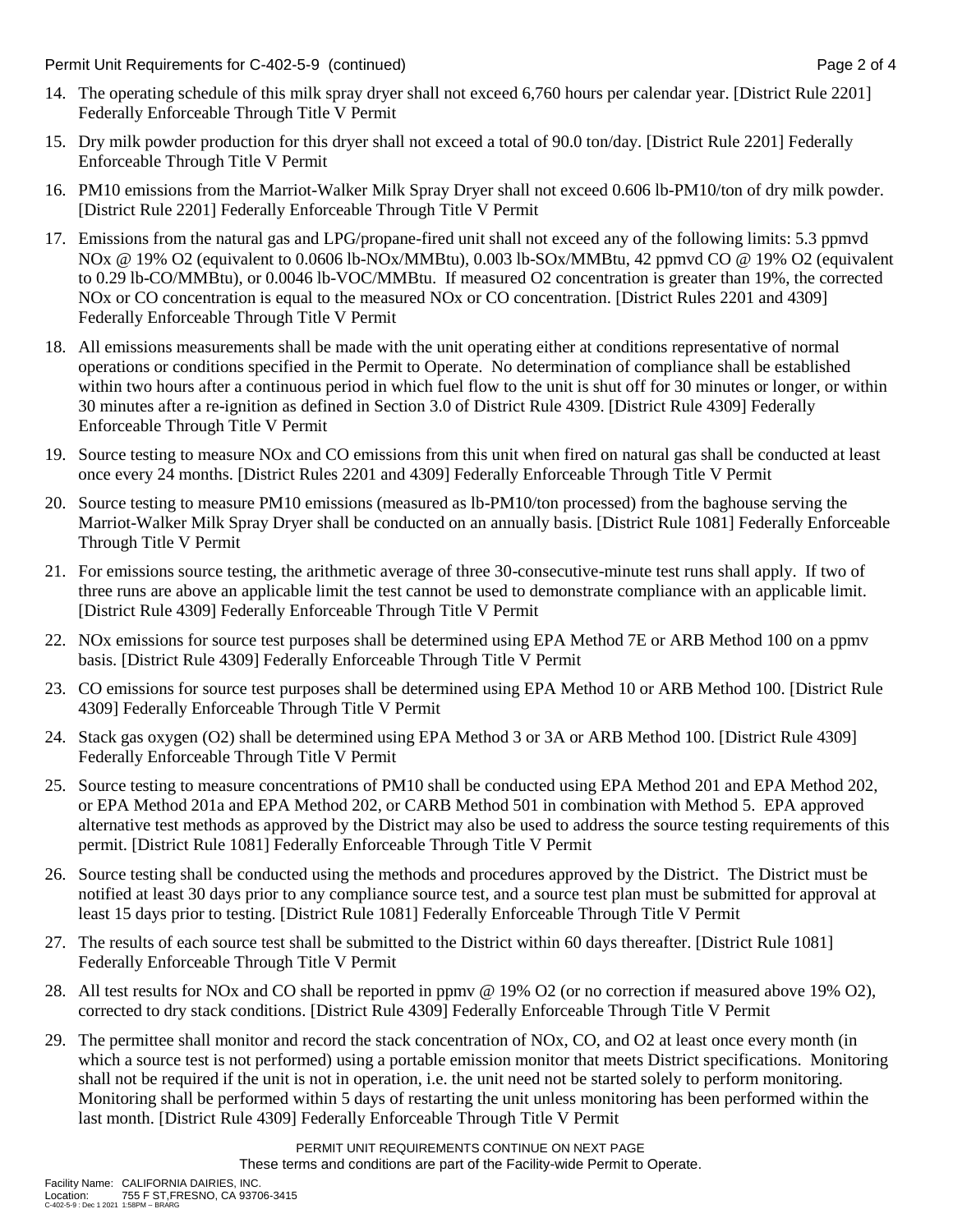### Permit Unit Requirements for C-402-5-9 (continued) Page 3 of 4

- 30. If either the NOx or CO concentrations corrected to 19% O2 (or no correction if measured above 19% O2), as measured by the portable analyzer, exceed the allowable emissions concentration, the permittee shall return the emissions to within the acceptable range as soon as possible, but no longer than 1 hour of operation after detection. If the portable analyzer readings continue to exceed the allowable emissions concentration after 1 hour of operation after detection, the permittee shall notify the District within the following 1 hour and conduct a certified source test within 60 days of the first exceedance. In lieu of conducting a source test, the permittee may stipulate a violation has occurred, subject to enforcement action. The permittee must then correct the violation, show compliance has been reestablished, and resume monitoring procedures. If the deviations are the result of a qualifying breakdown condition pursuant to Rule 1100, the permittee may fully comply with Rule 1100 in lieu of performing the notification and testing required by this condition. [District Rule 4309] Federally Enforceable Through Title V Permit
- 31. All alternate monitoring parameter emission readings shall be taken with the unit operating either at conditions representative of normal operations or conditions specified in the Permit to Operate. The analyzer shall be calibrated, maintained, and operated in accordance with the manufacturer's specifications and recommendations or a protocol approved by the APCO. Emission readings taken shall be averaged over a 15 consecutive-minute period by either taking a cumulative 15 consecutive-minute sample reading or by taking at least five (5) readings, evenly spaced out over the 15 consecutive-minute period. [District Rule 4309] Federally Enforceable Through Title V Permit
- 32. The permittee shall maintain records of: (1) the date and time of NOx, CO, and O2 measurements, (2) the O2 concentration in percent and the measured NOx and CO concentrations corrected to 19% O2 (or no correction if measured above 19% O2), (3) make and model of exhaust gas analyzer, (4) exhaust gas analyzer calibration records, and (5) a description of any corrective action taken to maintain the emissions within the acceptable range. [District Rule 4309] Federally Enforceable Through Title V Permit
- 33. The permittee shall monitor and record differential operating pressure of the baghouse on each day that the baghouse operates. [District Rule 2201] Federally Enforceable Through Title V Permit
- 34. The permittee shall maintain records of annual hours of operation of the unit. [District Rule 2201] Federally Enforceable Through Title V Permit
- 35. The permittee shall records of all maintenance of the baghouse, including all change outs of filter media. [District Rule 2201] Federally Enforceable Through Title V Permit
- 36. The permittee shall maintain a record of the milk powder production from this operation, in tons/day. [District Rule 1070 and Fresno County Rule 107] Federally Enforceable Through Title V Permit
- 37. All records shall be maintained and retained on-site for a minimum of five (5) years, and shall be made available for District inspection upon request. [District Rules 1070 and 4309, and Fresno County Rule 107] Federally Enforceable Through Title V Permit
- 38. During each day of operation, the permittee shall record the differential pressure of the baghouses and compare the readings with the permitted range. If the baghouses' differential pressure falls outside the permitted range, the permittee shall take all necessary steps to return the baghouses' differential pressure to within the permitted range as soon as possible, but no longer than three hours after detection. If the differential pressure cannot be returned within the permitted range after three hours of operation following detection, the permittee shall shut the operation down and make all necessary repairs to bring the differential pressure back to with the permitted range. [40 CFR Part 64] Federally Enforceable Through Title V Permit
- 39. For the Marriot-Walker baghouse, the permittee shall comply with the compliance assurance monitoring operation and maintenance requirements of 40 CFR Part 64.7. [40 CFR Part 64] Federally Enforceable Through Title V Permit
- 40. For the Marriot-Walker baghouse, the permittee shall comply with the recordkeeping and reporting requirements of 40 CFR Part 64.9. [40 CFR Part 64] Federally Enforceable Through Title V Permit
- 41. If the District or EPA determine that a Quality Improvement Plan is required under 40 CFR 64.7(d)(2) for the Marriot-Walker baghouses, the permittee shall develop and implement the Quality Improvement Plan in accordance with 40 CFR Part 64.8. [40 CFR Part 64] Federally Enforceable Through Title V Permit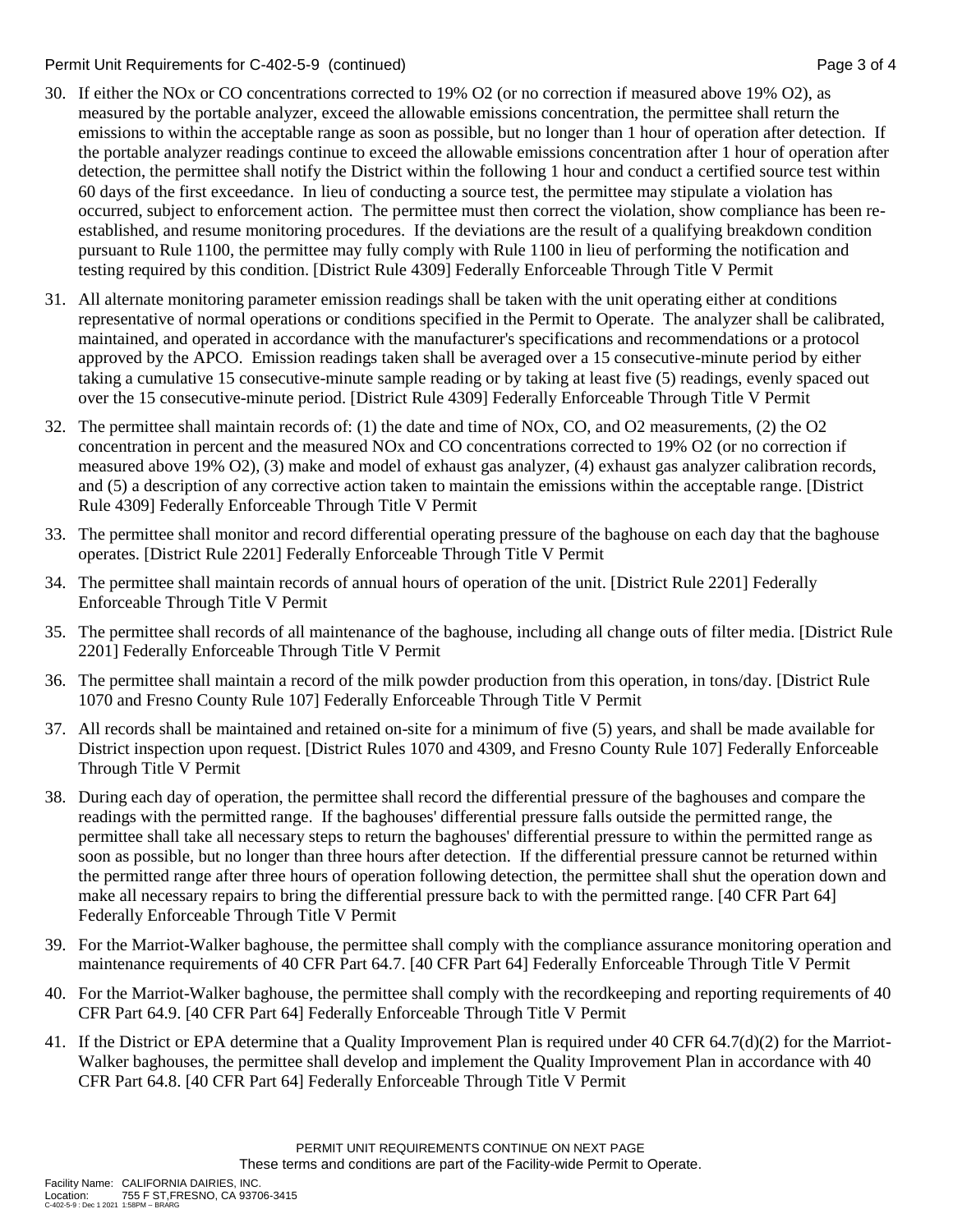Permit Unit Requirements for C-402-5-9 (continued) Page 4 of 4

- 42. The permittee shall maintain records of baghouse maintenance, inspections, and repair. The records shall include identification of the equipment, date of inspection, corrective action taken, and identification of the individual performing the inspection. [40 CFR Part 64] Federally Enforceable Through Title V Permit
- 43. Visible emissions from the baghouse shall be evaluated using EPA method 22 for a period of at least 6 minutes at least once during each day the dust collector is operated. If visible emissions are observed, corrective action shall be taken to eliminate visible emissions. Corrective action shall include the following: inspecting the dust collector system for for any tears, abrasions, or holes in the filters; inspecting closed duct systems for damage; and repairing or replacing any defective or damaged material. [40 CFR Part 64] Federally Enforceable Through Title V Permit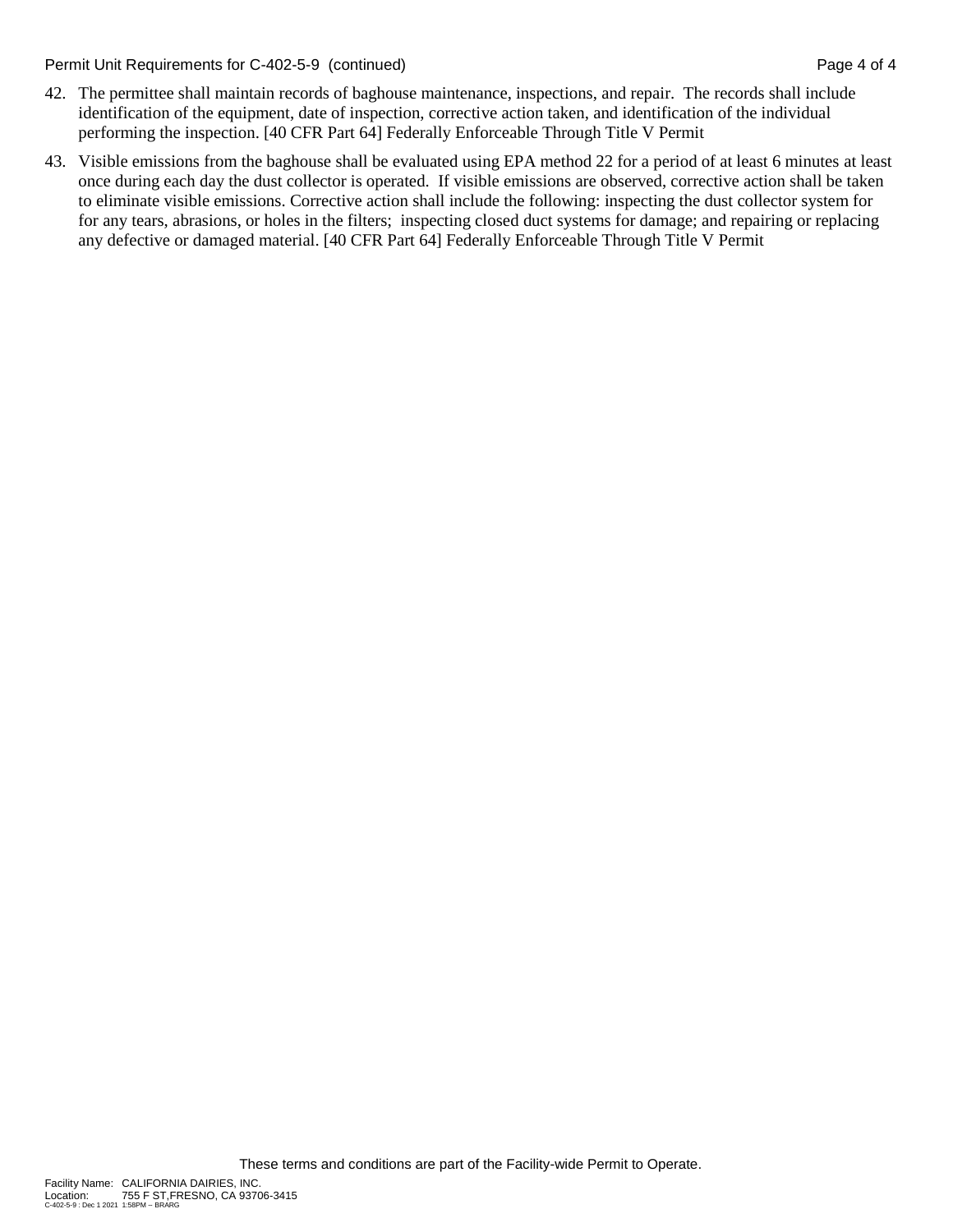#### **PERMIT UNIT:** C-402-6-9 **EXPIRATION DATE:** 01/31/2025

#### **EQUIPMENT DESCRIPTION:**

20.0 MMBTU/HR NATURAL GAS/LPG FIRED NIRO ATOMIZER MODEL 1000 COMPACT DRYER WITH A MAXON RG-NP-1 BURNER SERVED BY TWO BAGHOUSES

- 1. A spare set of bags shall be maintained on the premises at all times. [District Rule 2201] Federally Enforceable Through Title V Permit
- 2. Each baghouse cleaning frequency and duration shall be adjusted to optimize the control efficiency. [District Rule 2201] Federally Enforceable Through Title V Permit
- 3. Each baghouse shall be equipped with an operational pressure differential gauge, mounted in an accessible location, which indicates the pressure drop across the bags. [District Rule 2201 and 40 CFR Part 64] Federally Enforceable Through Title V Permit
- 4. Visible emissions from each baghouse serving the milk dryer shall not equal or exceed 5% opacity for a period or periods aggregating more than three minutes in one hour. [District Rules 4101 and 2201] Federally Enforceable Through Title V Permit
- 5. Each baghouse shall operate at all times with a minimum differential pressure of 0.25 inches water column and a maximum differential pressure of 10.0 inches water column. [District Rule 2201 and 40 CFR Part 64] Federally Enforceable Through Title V Permit
- 6. The Niro Atomizer dryer shall be fired solely on natural gas or LPG. [District Rules 2201 and 4309] Federally Enforceable Through Title V Permit
- 7. Dry milk powder production for this dryer shall not exceed a total of 144.0 ton/day. [District Rule 2201] Federally Enforceable Through Title V Permit
- 8. PM10 emissions from the Niro Atomizer Dryer shall not exceed 0.309 lb-PM10/ton of dry milk powder. [District Rule 2201] Federally Enforceable Through Title V Permit
- 9. Emissions from the natural gas and LPG/propane-fired unit shall not exceed any of the following limits: 5.3 ppmvd NOx @ 19% O2 (equivalent to 0.0606 lb-NOx/MMBtu), 0.003 lb-SOx/MMBtu, 22 ppmvd CO @ 19% O2 (equivalent to 0.1525 lb-CO/MMBtu), or 0.033 lb-VOC/MMBtu. If measured O2 concentration is greater than 19%, the corrected NOx or CO concentration is equal to the measured NOx or CO concentration. [District Rules 2201 and 4309] Federally Enforceable Through Title V Permit
- 10. All emissions measurements shall be made with the unit operating either at conditions representative of normal operations or conditions specified in the Permit to Operate. No determination of compliance shall be established within two hours after a continuous period in which fuel flow to the unit is shut off for 30 minutes or longer, or within 30 minutes after a re-ignition as defined in Section 3.0 of District Rule 4309. [District Rule 4309] Federally Enforceable Through Title V Permit
- 11. Source testing to measure NOx and CO emissions from this unit when fired on natural gas shall be conducted at least once every 24 months. [District Rules 2201 and 4309] Federally Enforceable Through Title V Permit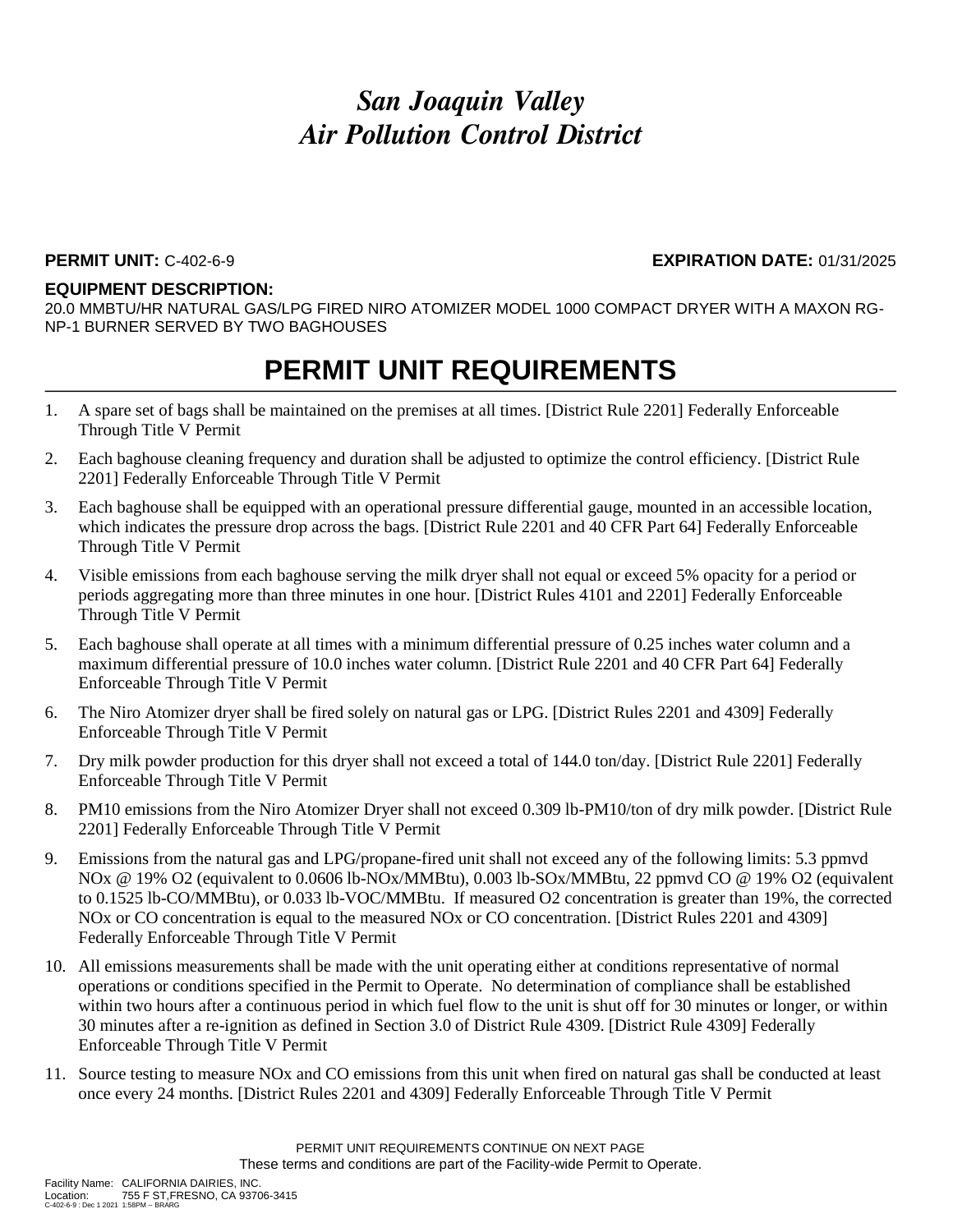Permit Unit Requirements for C-402-6-9 (continued) **Page 2** of 3

- 12. Source testing to measure PM10 emissions (measured as lb-PM10/ton processed) from the two baghouses serving the Niro Atomizer dryer shall be conducted on an annual basis. [District Rule 1081] Federally Enforceable Through Title V Permit
- 13. For emissions source testing, the arithmetic average of three 30-consecutive-minute test runs shall apply. If two of three runs are above an applicable limit the test cannot be used to demonstrate compliance with an applicable limit. [District Rule 4309] Federally Enforceable Through Title V Permit
- 14. NOx emissions for source test purposes shall be determined using EPA Method 7E or ARB Method 100 on a ppmv basis. [District Rule 4309] Federally Enforceable Through Title V Permit
- 15. CO emissions for source test purposes shall be determined using EPA Method 10 or ARB Method 100. [District Rule 4309] Federally Enforceable Through Title V Permit
- 16. Stack gas oxygen (O2) shall be determined using EPA Method 3 or 3A or ARB Method 100. [District Rule 4309] Federally Enforceable Through Title V Permit
- 17. Source testing to measure concentrations of PM10 shall be conducted using EPA Method 201 and EPA Method 202, or EPA Method 201a and EPA Method 202, or CARB Method 501 in combination with Method 5. EPA approved alternative test methods as approved by the District may also be used to address the source testing requirements of this permit. [District Rule 1081] Federally Enforceable Through Title V Permit
- 18. Source testing shall be conducted using the methods and procedures approved by the District. The District must be notified at least 30 days prior to any compliance source test, and a source test plan must be submitted for approval at least 15 days prior to testing. [District Rule 1081] Federally Enforceable Through Title V Permit
- 19. The results of each source test shall be submitted to the District within 60 days thereafter. [District Rule 1081] Federally Enforceable Through Title V Permit
- 20. All test results for NOx and CO shall be reported in ppmv @ 19% O2 (or no correction if measured above 19% O2), corrected to dry stack conditions. [District Rule 4309] Federally Enforceable Through Title V Permit
- 21. The permittee shall monitor and record the stack concentration of NOx, CO, and O2 at least once every month (in which a source test is not performed) using a portable emission monitor that meets District specifications. Monitoring shall not be required if the unit is not in operation, i.e. the unit need not be started solely to perform monitoring. Monitoring shall be performed within 5 days of restarting the unit unless monitoring has been performed within the last month. [District Rule 4309] Federally Enforceable Through Title V Permit
- 22. If either the NOx or CO concentrations corrected to 19% O2 (or no correction if measured above 19% O2), as measured by the portable analyzer, exceed the allowable emissions concentration, the permittee shall return the emissions to within the acceptable range as soon as possible, but no longer than 1 hour of operation after detection. If the portable analyzer readings continue to exceed the allowable emissions concentration after 1 hour of operation after detection, the permittee shall notify the District within the following 1 hour and conduct a certified source test within 60 days of the first exceedance. In lieu of conducting a source test, the permittee may stipulate a violation has occurred, subject to enforcement action. The permittee must then correct the violation, show compliance has been reestablished, and resume monitoring procedures. If the deviations are the result of a qualifying breakdown condition pursuant to Rule 1100, the permittee may fully comply with Rule 1100 in lieu of performing the notification and testing required by this condition. [District Rule 4309] Federally Enforceable Through Title V Permit
- 23. All alternate monitoring parameter emission readings shall be taken with the unit operating either at conditions representative of normal operations or conditions specified in the Permit to Operate. The analyzer shall be calibrated, maintained, and operated in accordance with the manufacturer's specifications and recommendations or a protocol approved by the APCO. Emission readings taken shall be averaged over a 15 consecutive-minute period by either taking a cumulative 15 consecutive-minute sample reading or by taking at least five (5) readings, evenly spaced out over the 15 consecutive-minute period. [District Rule 4309] Federally Enforceable Through Title V Permit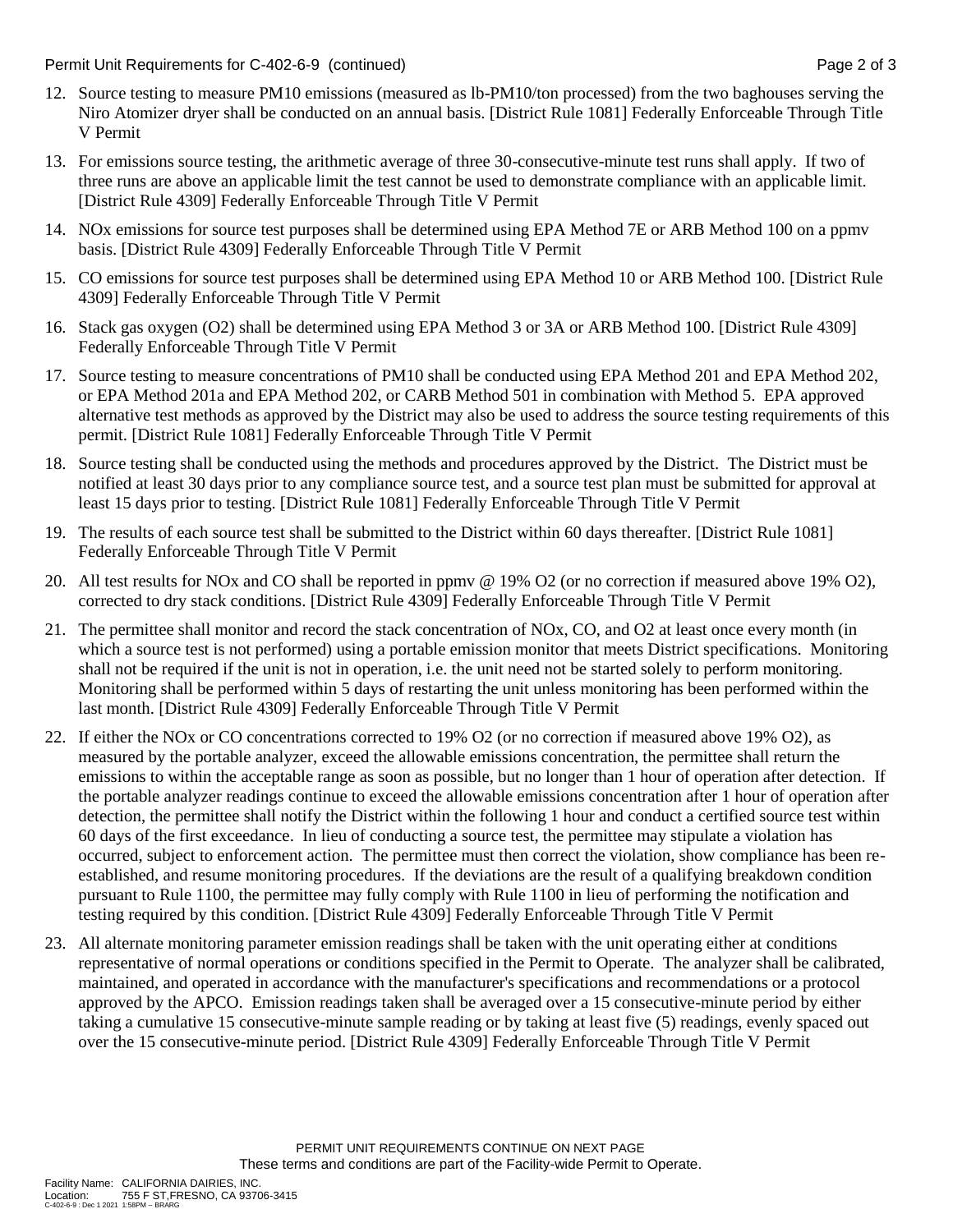Permit Unit Requirements for C-402-6-9 (continued) **Page 3** of 3

- 24. The permittee shall maintain records of: (1) the date and time of NOx, CO, and O2 measurements, (2) the O2 concentration in percent and the measured NOx and CO concentrations corrected to 19% O2 (or no correction if measured above 19% O2), (3) make and model of exhaust gas analyzer, (4) exhaust gas analyzer calibration records, and (5) a description of any corrective action taken to maintain the emissions within the acceptable range. [District Rule 4309] Federally Enforceable Through Title V Permit
- 25. The permittee shall monitor and record the differential operating pressure for each baghouse on each day that each baghouse operates. [District Rule 2201] Federally Enforceable Through Title V Permit
- 26. The permittee shall maintain records of all maintenance of the baghouse, including all change outs of filter media. [District Rule 2201] Federally Enforceable Through Title V Permit
- 27. The permittee shall maintain a record of the milk powder production from this operation, in tons/day. [District Rule 1070 and Fresno County Rule 107] Federally Enforceable Through Title V Permit
- 28. All records shall be maintained and retained on-site for a minimum of five (5) years, and shall be made available for District inspection upon request. [District Rules 1070 and 4309, and Fresno County Rule 107] Federally Enforceable Through Title V Permit
- 29. During each day of operation, the permittee shall record the differential pressure of each baghouses and compare the readings with the permitted range. If the differential pressure of each baghouse falls outside the permitted range, the permittee shall take all necessary steps to return the differential pressure of each baghouse to within the permitted range as soon as possible, but no longer than three hours after detection. If the differential pressure cannot be returned within the permitted range after three hours of operation following detection, the permittee shall shut the operation down and make all necessary repairs to bring the differential pressure back to with the permitted range. [40 CFR Part 64] Federally Enforceable Through Title V Permit
- 30. For each baghouse, the permittee shall comply with the compliance assurance monitoring operation and maintenance requirements of 40 CFR Part 64.7. [40 CFR Part 64] Federally Enforceable Through Title V Permit
- 31. For each baghouse, the permittee shall comply with the recordkeeping and reporting requirements of 40 CFR Part 64.9. [40 CFR Part 64] Federally Enforceable Through Title V Permit
- 32. If the District or EPA determine that a Quality Improvement Plan is required under 40 CFR 64.7(d)(2) for the baghouses, the permittee shall develop and implement the Quality Improvement Plan in accordance with 40 CFR part 64.8. [40 CFR Part 64] Federally Enforceable Through Title V Permit
- 33. The permittee shall maintain records of dust collector maintenance, inspections, and repair. The records shall include identification of the equipment, date of inspection, corrective action taken, and identification of the individual performing the inspection. [40 CFR Part 64] Federally Enforceable Through Title V Permit
- 34. Visible emissions from each dust collector shall be evaluated using EPA method 22 for a period of at least 6 minutes at least once during each day the dust collector is operated. If visible emissions are observed, corrective action shall be taken to eliminate visible emissions. Corrective action shall include the following: inspecting the dust collector system for for any tears, abrasions, or holes in the filters; inspecting closed duct systems for damage; and repairing or replacing any defective or damaged material. [40 CFR Part 64] Federally Enforceable Through Title V Permit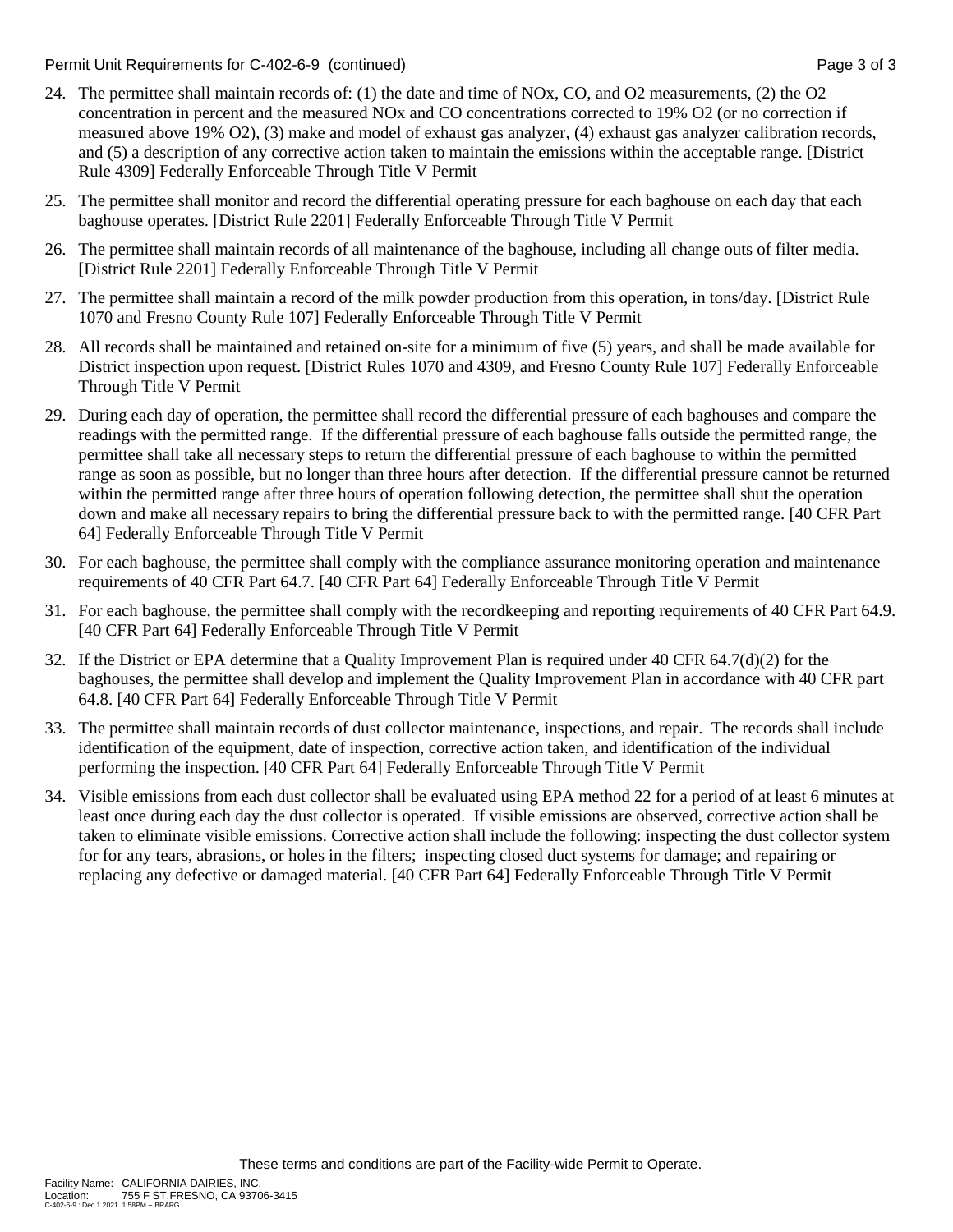### **PERMIT UNIT:** C-402-10-4 **EXPIRATION DATE:** 01/31/2025

#### **EQUIPMENT DESCRIPTION:**

67.0 MMBTU/HR CLEAVER BROOKS MODEL DL-60 NATURAL GAS-FIRED BOILER WITH PROPANE AS A BACK-UP FUEL WITH TODD DRMB ULTRA LOW-NOX BURNER AND INDUCED FLUE GAS RECIRCULATION (FGR) SYSTEM WITH O2 CONTROLLER

- 1. Pursuant to Rule 4320, beginning in 2010 the operator shall pay an annual emission fee to the District for NOx emissions from this unit for the previous calendar year. Payments are due by July 1 of each year. Payments shall continue annually until either the unit is permanently removed from service in the District or the operator demonstrates compliance with the applicable NOx emission limit listed in Rule 4320. [District Rule 4320] Federally Enforceable Through Title V Permit
- 2. All equipment shall be maintained in good operating condition and shall be operated in a manner to minimize emissions of air contaminants into the atmosphere. The permittee shall maintain records of all equipment maintenance. [District Rules 2201 and 2520] Federally Enforceable Through Title V Permit
- 3. The District shall be notified of any breakdown conditions in accordance with Rule 1100 (Equipment Breakdown). [District Rule 1100] Federally Enforceable Through Title V Permit
- 4. The boiler shall be fired only on PUC-quality natural gas or propane as a backup fuel. [District Rules 2201, 2520, and 4320] Federally Enforceable Through Title V Permit
- 5. This boiler shall only be fired on propane during natural gas curtailment for no more than 168 cumulative hours in a calendar year plus 48 hours per calendar year for equipment testing. [District Rules 2201, 4305, 4306, and 4320] Federally Enforceable Through Title V Permit
- 6. The flue gas recirculation (FGR) system shall be operated in accordance with the manufacturer's specifications whenever the boiler is operating. A copy of the specifications shall be retained on site and made available for District inspection upon request. [District Rule 2201] Federally Enforceable Through Title V Permit
- 7. The acceptable range for readings of the variable-speed drive controlling the flue gas recirculation fan shall be established by correlating drive readings and emissions from this unit during the startup source test. This correlation shall be posted by the drive readout. [District Rules 4305 and 4306] Federally Enforceable Through Title V Permit
- 8. Emissions shall not exceed any of the following; 9 ppmv NOx @ 3% O2 (0.011 lb NOx/MMBtu), 34 ppmv CO @ 3% O2 (0.0253 lb CO/MMBtu), 0.013 lb PM10/MMBtu, 0.0006 lb SOx/MMBtu, or 0.006 lb VOC/MMBtu. [District Rules 2201, 4305, and 4306] Federally Enforceable Through Title V Permit
- 9. The variable speed FGR fan readings shall be inspected at least on a daily basis. [District Rules 4305 and 4306] Federally Enforceable Through Title V Permit
- 10. Sampling facilities for source testing shall be provided in accordance with the provisions of Rule 1081 (Source Sampling). [District Rule 1081] Federally Enforceable Through Title V Permit
- 11. Source testing shall be conducted using the methods and procedures approved by the District. The District must be notified 30 days prior to any compliance source test, and a source test plan must be submitted for approval 15 days prior to testing. [District Rule 1081] Federally Enforceable Through Title V Permit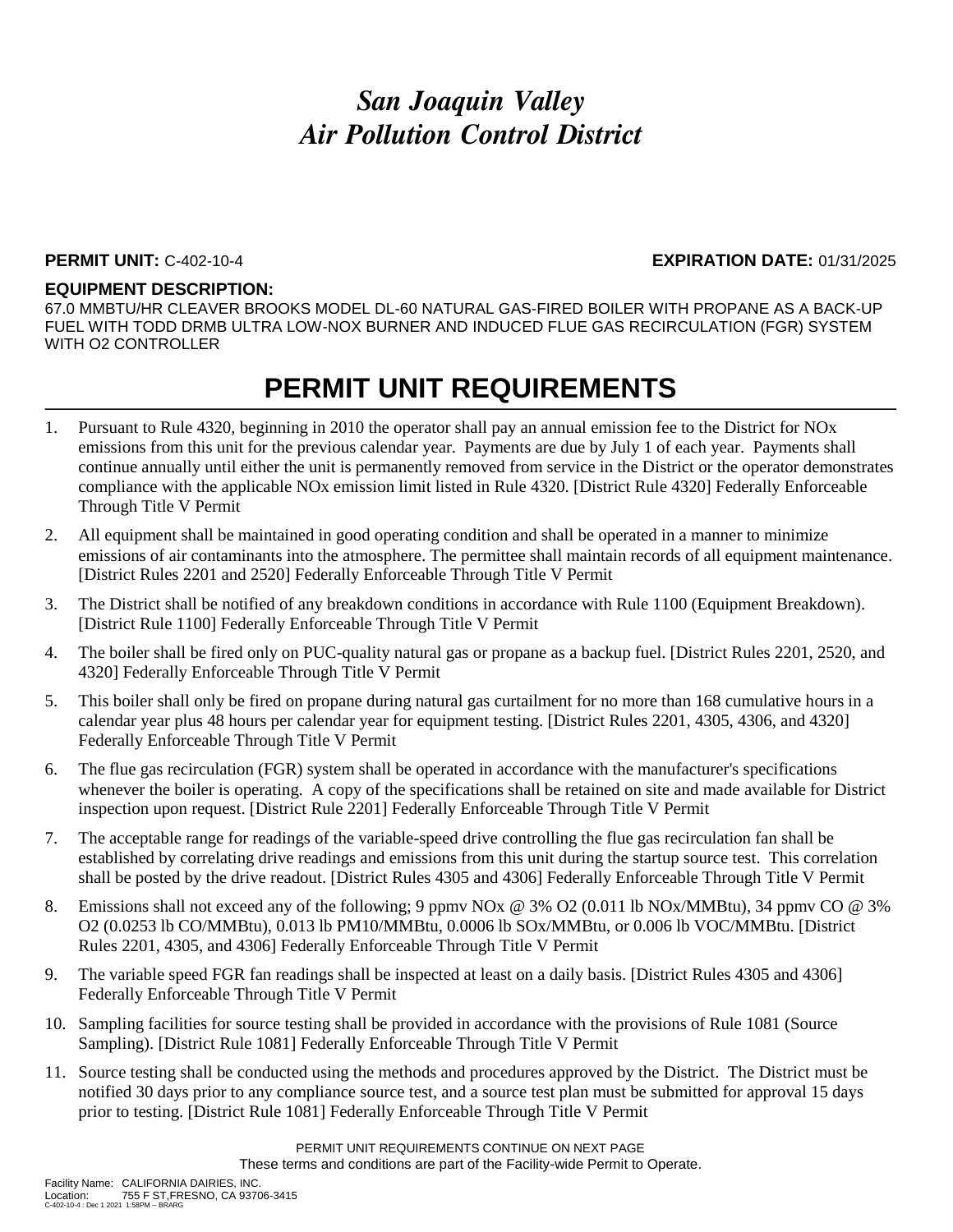Permit Unit Requirements for C-402-10-4 (continued) **Page 2** of 3

- 12. The source test plan shall identify which basis (ppmv or lb/MMBtu) will be used to demonstrate compliance. [District Rules 4305, 4306 and 4320] Federally Enforceable Through Title V Permit
- 13. All emissions measurements shall be made with the unit operating either at conditions representative of normal operations or conditions specified in the Permit to Operate. No determination of compliance shall be established within two hours after a continuous period in which fuel flow to the unit is shut off for 30 minutes or longer, or within 30 minutes after a re-ignition as defined in Section 3.0 of District Rule 4320. [District Rules 4305, 4306 and 4320] Federally Enforceable Through Title V Permit
- 14. Source testing to measure natural gas-combustion NOx and CO emissions from this unit shall be conducted at least once every twelve (12) months. After demonstrating compliance on two (2) consecutive annual source tests, the unit shall be tested not less than once every thirty-six (36) months. If the result of the 36-month source test demonstrates that the unit does not meet the applicable emission limits, the source testing frequency shall revert to at least once every twelve (12) months. [District Rules 4305 and 4306] Federally Enforceable Through Title V Permit
- 15. NOx emissions for source test purposes shall be determined using EPA Method 7E or ARB Method 100 on a ppmv basis, or EPA Method 19 on a heat input basis. [District Rules 4305 and 4306] Federally Enforceable Through Title V Permit
- 16. Source testing to measure CO emissions (ppmv) shall be conducted using EPA Method 10 or ARB Method 100. [District Rules 4305 and 4306] Federally Enforceable Through Title V Permit
- 17. Stack gas oxygen (O2) shall be determined using EPA Method 3 or 3A or ARB Method 100. [District Rules 4305 and 4306] Federally Enforceable Through Title V Permit
- 18. Fuel sulfur content shall be determined using EPA Method 11 or Method 15. [District Rule 4320] Federally Enforceable Through Title V Permit
- 19. The results of each source test shall be submitted to the District within 60 days thereafter. [District Rule 1081] Federally Enforceable Through Title V Permit
- 20. The permittee shall maintain records of the date and time of the flue gas recirculation fan readings. The records must also include a description of any corrective action taken to maintain the flue gas recirculation fan reading to within the acceptable rate. These records shall be retained at the facility for a period of no less than 2 years and shall be made available for District inspection on request. [District Rules 4305 and 4306] Federally Enforceable Through Title V Permit
- 21. If the FGR fan reading deviates from the acceptable range, the permittee shall notify the District and take corrective action with one (1) hour of detection. If the flue gas recirculation fan readings are not corrected promptly, the permittee shall conduct an emissions test within 60 days, utilizing District-approved test methods, to demonstrate compliance with the applicable emissions limits at the observed flue gas recirculation fan readings. [District Rules 4305 and 4306] Federally Enforceable Through Title V Permit
- 22. If the unit is fired on propane for a period exceeding 48 cumulative hours in a calendar year, the permittee shall monitor and record the stack concentration of NOx at least once during that year using an APCO approved portable NOx analyzer. Monitoring for propane fuel combustion NOx emissions shall not be required when the unit is operating on primary fuel, i.e. the unit need not be fired on propane fuel solely to perform monitoring. [District Rules 4305, 4306, and 4320] Federally Enforceable Through Title V Permit
- 23. Propane fuel combustion NOx emission readings shall be taken with the unit operating either at conditions representative of normal operations or conditions specified in the permit-to-operate. The analyzer shall be calibrated, maintained, and operated in accordance with the manufacturer's specifications and recommendations or a protocol approved by the APCO. Emission readings taken shall be averaged over a 15 consecutive-minute period by either taking a cumulative 15 consecutive-minute sample reading or by taking at least five readings, evenly spaced out over the 15 consecutive-minute period. [District Rules 4305, 4306, and 4320] Federally Enforceable Through Title V Permit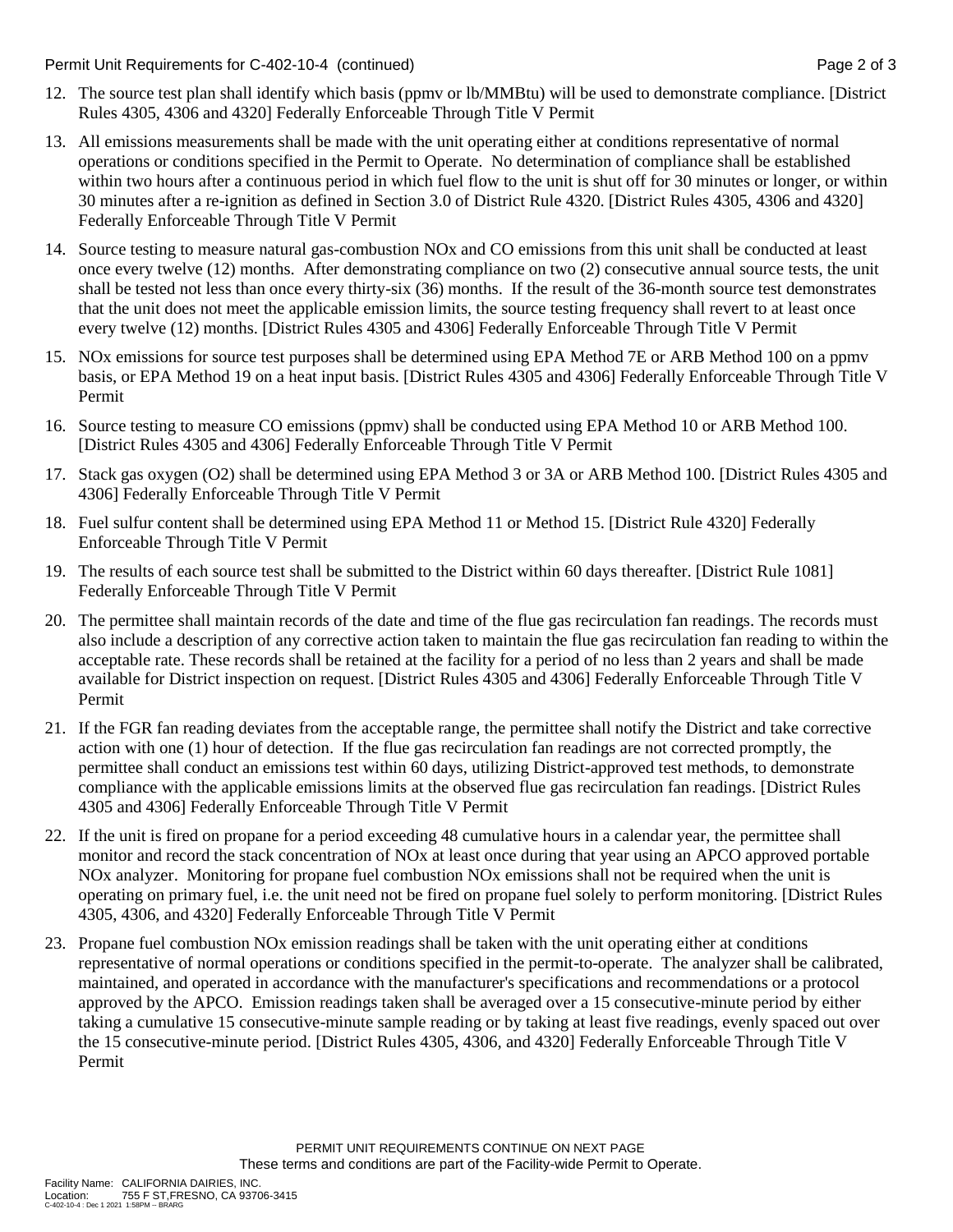Permit Unit Requirements for C-402-10-4 (continued) example 3 of 3 set 3 of 3

- 24. The permittee shall maintain records of: (1) the date and time of NOx, CO, and O2 measurements, (2) the O2 concentration in percent and the measured NOx and CO concentrations corrected to 3% O2, (3) make and model of exhaust gas analyzer, (4) exhaust gas analyzer calibration records, and (5) a description of any corrective action taken to maintain the emissions within the acceptable range. [District Rules 4305, 4306, and 4320] Federally Enforceable Through Title V Permit
- 25. If the unit is fired on propane fuel during a PUC-quality natural gas curtailment period, the permittee shall maintain records of: (1) the sulfur content of the fuel, (2) the amount of fuel used, and (3) the duration of the natural gas curtailment period. [District Rule 4320] Federally Enforceable Through Title V Permit
- 26. The permittee shall determine the sulfur content of combusted gas annually and shall maintain records of the fuel sulfur content or shall maintain records of fuel purchase contracts, supplier certifications, tariff sheets, or transportation contracts demonstrating that the combusted gas is provided from a PUC or FERC regulated source. [District Rules 1081, 2520, and 4320] Federally Enforceable Through Title V Permit
- 27. Determination of total sulfur as hydrogen sulfide (H2S) content shall be determined by EPA Method 11 or EPA Method 15, as appropriate. [District Rule 2520] Federally Enforceable Through Title V Permit
- 28. The permittee shall maintain records of annual heat input (MMBtu) for this unit on a calendar year basis. Such records shall be maintained and retained on-site for a minimum of five (5) years, and shall be made available for District inspection upon request. [District Rules 1070 and 4320] Federally Enforceable Through Title V Permit
- 29. The permittee shall maintain records of the cumulative annual hours of operation on propane fuel and indicate the purpose for operation on propane fuel (i.e. natural gas curtailment, testing, maintenance, etc.). [District Rules 4305, 4306, and 4320] Federally Enforceable Through Title V Permit
- 30. The permittee shall record and maintain records of the amount of fuel combusted during each operating day. [40 CFR  $60.48c(g)(1)$ ] Federally Enforceable Through Title V Permit
- 31. All required records shall be retained on the premises for a minimum of 5 years and shall be made available for District inspection upon request. [District Rules 2201, 4306, and 4320] Federally Enforceable Through Title V Permit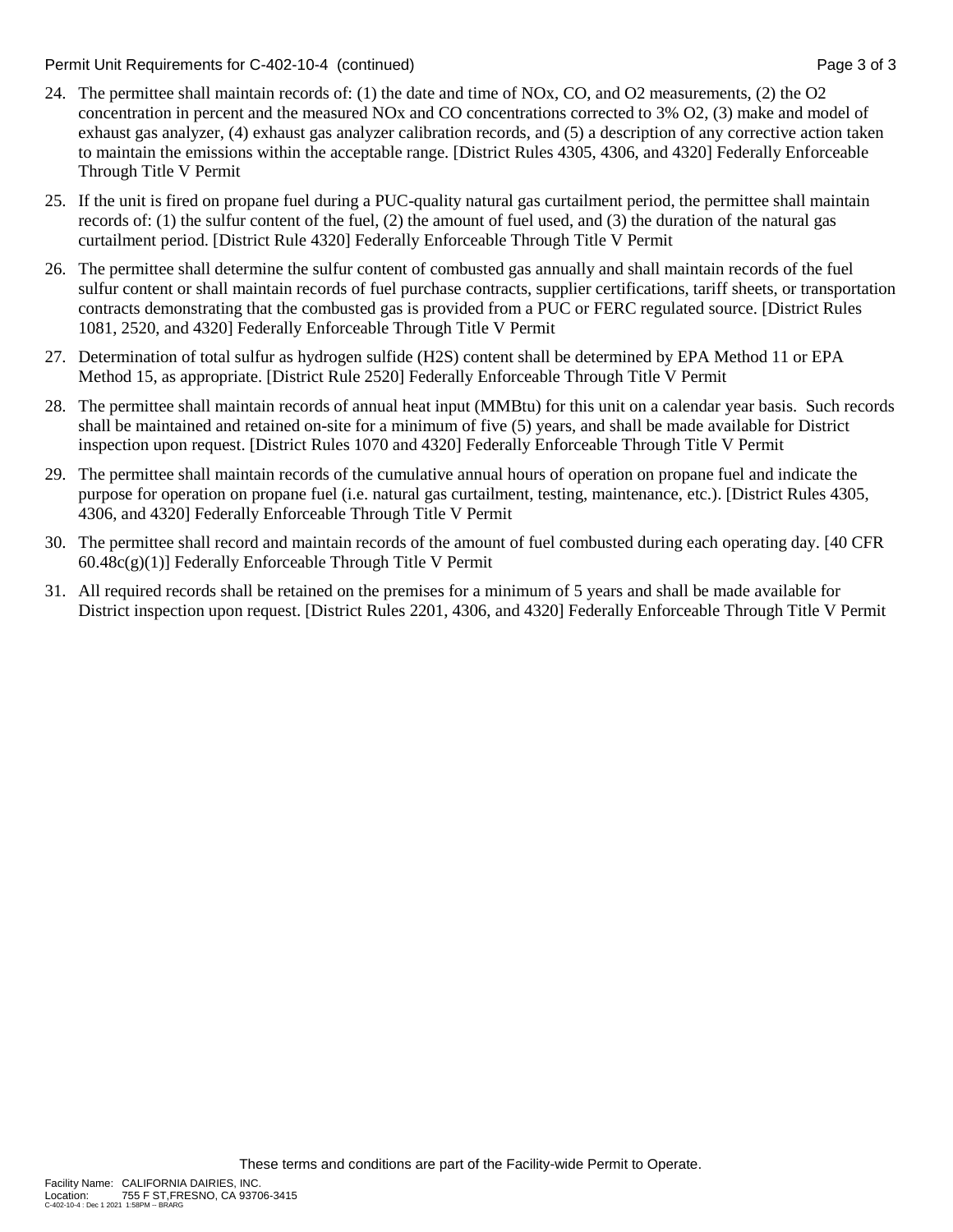#### **PERMIT UNIT:** C-402-11-3 **EXPIRATION DATE:** 01/31/2025

#### **EQUIPMENT DESCRIPTION:**

2,220 BHP (INTERMITTENT) CUMMINS MODEL KTA50-G9 DIESEL-FIRED EMERGENCY STANDBY IC ENGINE POWERING AN ELECTRICAL GENERATOR

- 1. This engine shall be equipped with an operational non-resettable elapsed time meter or other APCO approved alternative. [District Rule 4702, 17 CCR 93115, and 40 CFR 63.6625 (f)] Federally Enforceable Through Title V Permit
- 2. This engine shall be operated and maintained in proper operating condition as recommended by the engine manufacturer or emissions control system supplier. [District Rule 4702] Federally Enforceable Through Title V Permit
- 3. The engine shall be operated only for maintenance, testing, and required regulatory purposes, and during emergency situations. Operation of the engine for maintenance, testing, and required regulatory purposes shall not exceed 16 hours per year. [District Rules 2201 and 4702, and 40 CFR 63.6640 (f)(ii)] Federally Enforceable Through Title V Permit
- 4. Only CARB certified diesel fuel containing not more than 0.0015% sulfur by weight is to be used. [District Rules 2201 and 4801, and 17 CCR 93115] Federally Enforceable Through Title V Permit
- 5. During periods of operation for maintenance, testing, and required regulatory purposes, the permittee shall monitor the operational characteristics of the engine as recommended by the manufacturer or emission control system supplier (for example: check engine fluid levels, battery, cables and connections; change engine oil and filters; replace engine coolant; and/or other operational characteristics as recommended by the manufacturer or supplier). [District Rule 4702] Federally Enforceable Through Title V Permit
- 6. The permittee shall maintain monthly records of emergency and non-emergency operation. Records shall include the number of hours of emergency operation, the date and number of hours of all testing and maintenance operations, the purpose of the operation (for example: load testing, weekly testing, rolling blackout, general area power outage, etc.) and records of operational characteristics monitoring. For units with automated testing systems, the operator may, as an alternative to keeping records of actual operation for testing purposes, maintain a readily accessible written record of the automated testing schedule. [District Rule 4702, 17 CCR 93115, and 40 CFR 63.6655(a)(2) and (a)(5)] Federally Enforceable Through Title V Permit
- 7. An emergency situation is an unscheduled electrical power outage caused by sudden and reasonably unforeseen natural disasters or sudden and reasonably unforeseen events beyond the control of the permittee. [District Rule 4702] Federally Enforceable Through Title V Permit
- 8. This engine shall not be used to produce power for the electrical distribution system, as part of a voluntary utility demand reduction program, or for an interruptible power contract. [District Rule 4702] Federally Enforceable Through Title V Permit
- 9. The permittee shall maintain monthly records of the type of fuel purchased, the amount of fuel purchased, date when the fuel was purchased, signature of the permittee who received the fuel, and signature of the fuel supplier indicating that the fuel was delivered. [17 CCR 93115]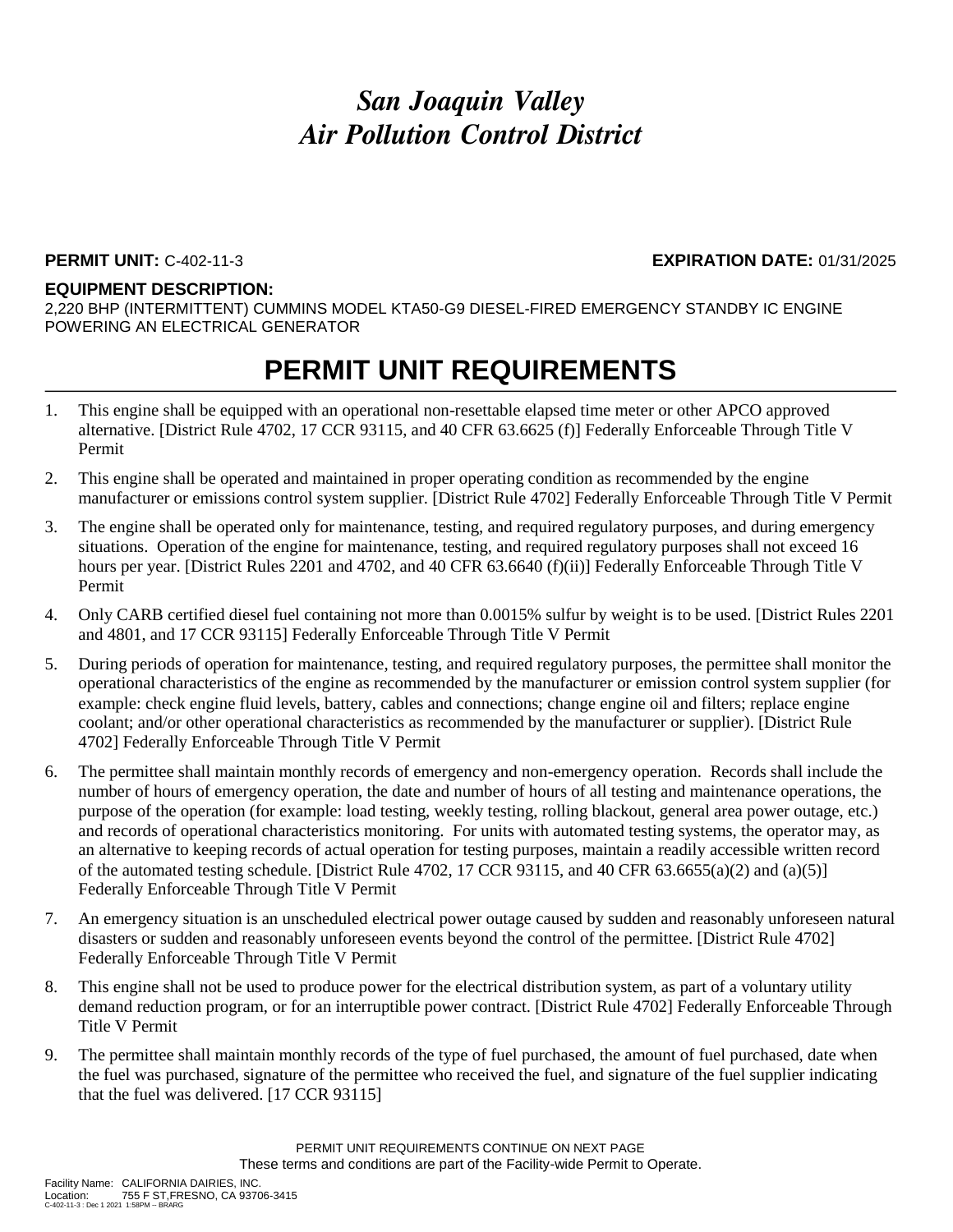Permit Unit Requirements for C-402-11-3 (continued) Page 2 of 2

- 10. This engine shall be equipped with either a positive crankcase ventilation (PCV) system that recirculates crankcase emissions into the air intake system for combustion, or a crankcase emissions control device of at least 90% control efficiency. [District Rule 2201] Federally Enforceable Through Title V Permit
- 11. The exhaust stack shall vent vertically upward. The vertical exhaust flow shall not be impeded by a rain cap (flapper ok), roof overhang, or any other obstruction. [District Rule 4102]
- 12. NOx emissions shall not exceed 5.4 g/hp-hr. [District Rule 2201] Federally Enforceable Through Title V Permit
- 13. PM10 emissions shall not exceed 0.2 g/hp-hr. [District Rule 4201] Federally Enforceable Through Title V Permit
- 14. All records shall be maintained and retained on-site for a minimum of five (5) years, and shall be made available for District inspection upon request. [District Rule 4702, 17 CCR 93115, and 40 CFR 63.6660] Federally Enforceable Through Title V Permit
- 15. The permittee must minimize the engine's time spent at idle during startup and minimize the engine's startup time to a period needed for appropriate and safe loading of the engine, not to exceed 30 minutes. [40 CFR 63.6625(h)] Federally Enforceable Through Title V Permit
- 16. The engine shall be in full compliance with 40 CFR Part 63, Subpart ZZZZ (National Emission Standards for Hazardous Air Pollutants for Stationary Reciprocating Internal Combustion Engines). [40 CFR 63.6585 and 63.6595 (a)] Federally Enforceable Through Title V Permit
- 17. The engine's oil and filter shall be changed every 500 hours of operation or every 12 months, whichever comes first. [40 CFR 63.6603 and 63.6640 Table 2d, Row 4.a] Federally Enforceable Through Title V Permit
- 18. The owner or operator has the option of utilizing an oil analysis program in order to extend the specified oil change requirement in Tables 2d to this subpart. The oil analysis must be performed at the same frequency specified for changing the oil in Table 2d to this subpart. The analysis program must at a minimum analyze the following three parameters: Total Base Number, viscosity, and percent water content. The condemning limits for these parameters are as follows: Total Base Number is less than 30 percent of the Total Base Number of the oil when new; viscosity of the oil has changed by more than 20 percent from the viscosity of the oil when new; or percent water content (by volume) is greater than 0.5. If all of these condemning limits are not exceeded, the engine owner or operator is not required to change the oil. If any of the limits are exceeded, the engine owner or operator must change the oil within 2 business days of receiving the results of the analysis; if the engine is not in operation when the results of the analysis are received, the engine owner or operator must change the oil within 2 business days or before commencing operation, whichever is later. The owner or operator must keep records of the parameters that are analyzed as part of the program, the results of the analysis, and the oil changes for the engine. The analysis program must be part of the maintenance plan for the engine. [40 CFR Part 63 Subpart ZZZZ] Federally Enforceable Through Title V Permit
- 19. The engine's air filter shall be inspected every 1,000 hours of operation or every 12 months, whichever comes first, and replaced as necessary. [40 CFR 63.6603 and 63.6640 Table 2d, Row 4.b] Federally Enforceable Through Title V Permit
- 20. The engine's hoses and belts shall be inspected every 500 hours of operation or every 12 months, whichever comes first, and replaced as necessary. [40 CFR 63.6603 and 63.6640 Table 2d, Row 4.c] Federally Enforceable Through Title V Permit
- 21. The permittee shall keep records of the maintenance conducted on the engine. [40 CFR 63.6655(e)] Federally Enforceable Through Title V Permit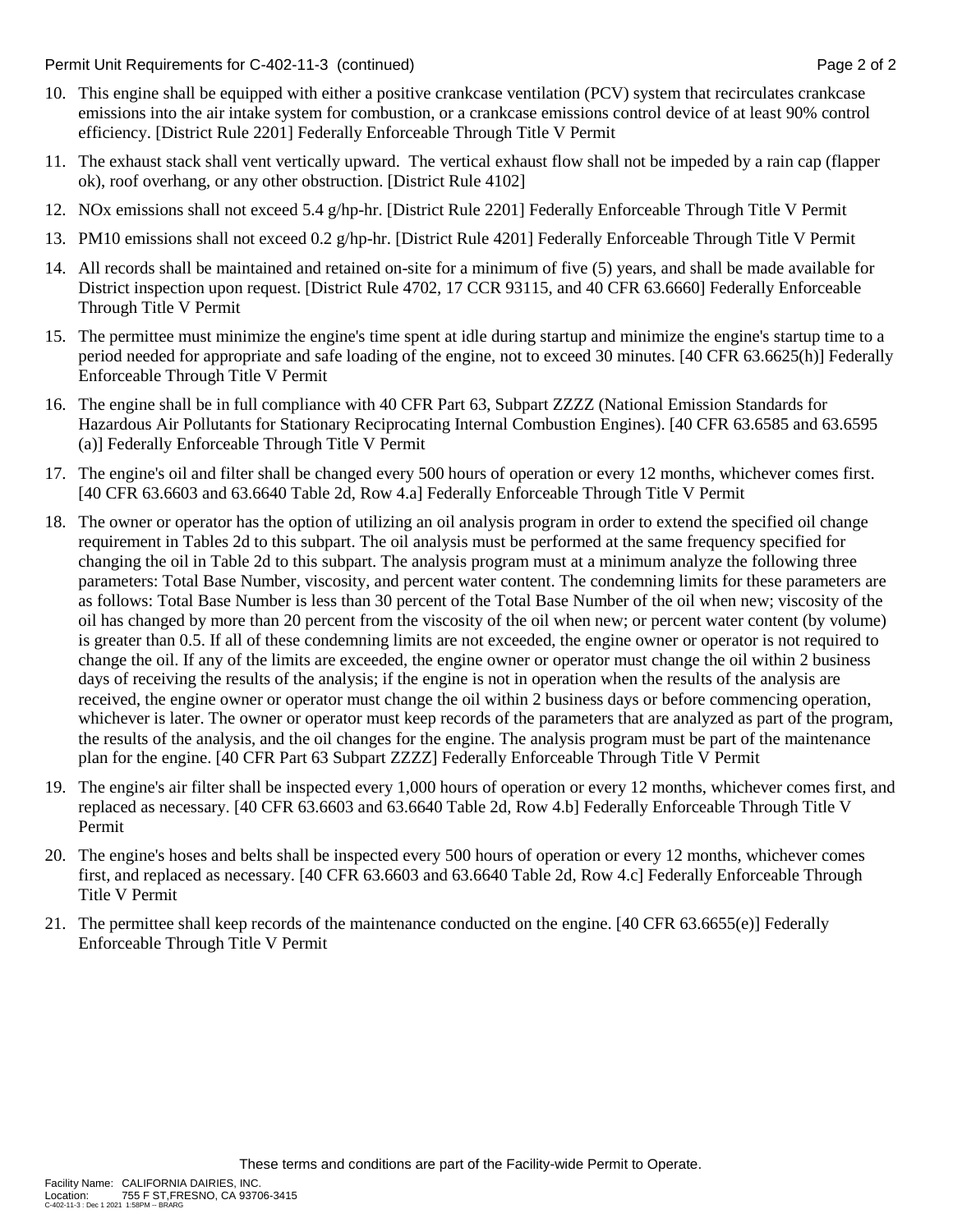### **EQUIPMENT DESCRIPTION:**

START-UP HOPPER SERVED BY AN 18,900 CFM DONALDSON TORIT MODEL DFT 3-24 DUST COLLECTOR

## **PERMIT UNIT REQUIREMENTS**

- 1. Visible emissions from the dust collector serving the start up hopper operation shall not equal or exceed 5% opacity for a period or periods aggregating more than three minutes in any one hour [District Rule 2201] Federally Enforceable Through Title V Permit
- 2. All equipment shall be maintained in good operating condition and shall be operated in a manner to minimize emissions of air contaminants into the atmosphere. [District Rule 2201] Federally Enforceable Through Title V Permit
- 3. The dust collector shall be maintained and operated according to manufacturer's specifications. [District Rule 2201] Federally Enforceable Through Title V Permit
- 4. The dust collector cleaning frequency and duration shall be adjusted to optimize the control efficiency. [District Rule 2201] Federally Enforceable Through Title V Permit
- 5. Material removed from the dust collector shall be disposed of in a manner preventing entrainment into the atmosphere. [District Rule 2201] Federally Enforceable Through Title V Permit
- 6. Replacement filters numbering at least 10% of the total number of filters shall be maintained on the premises. [District Rule 2201] Federally Enforceable Through Title V Permit
- 7. The dust collector shall be equipped with a pressure differential gauge to indicate the pressure drop across the filters. The gauge shall be maintained in good working condition at all times and shall be located in an easily accessible location. [District Rule 2201] Federally Enforceable Through Title V Permit
- 8. The dust collector shall operate at all times with a minimum differential pressure of 0.0 inches water column and a maximum differential pressure of 4.5 inches water column. [District Rule 2201] Federally Enforceable Through Title V Permit
- 9. The permittee shall monitor and record the differential operating pressure on each day that the dust collector operates. [District Rule 2201] Federally Enforceable Through Title V Permit
- 10. PM10 emissions from dust collector shall not exceed 0.073 lb/ton of product bagged. [District Rule 2201] Federally Enforceable Through Title V Permit
- 11. The maximum amount of product throughput shall not exceed 5.5 tons in any one day. [District Rule 2201] Federally Enforceable Through Title V Permit
- 12. The permittee shall maintain records of all maintenance of the dust collector, including all change outs of filter media. [District Rule 2201] Federally Enforceable Through Title V Permit
- 13. The permittee shall maintain daily records of the amount of milk powder (in tons) produced. The records shall be retained for at least five years and shall be made available for District inspection upon request. [District Rules 1070 and 2201, and Fresno County Rule 107] Federally Enforceable Through Title V Permit

**PERMIT UNIT:** C-402-13-3 **EXPIRATION DATE:** 01/31/2025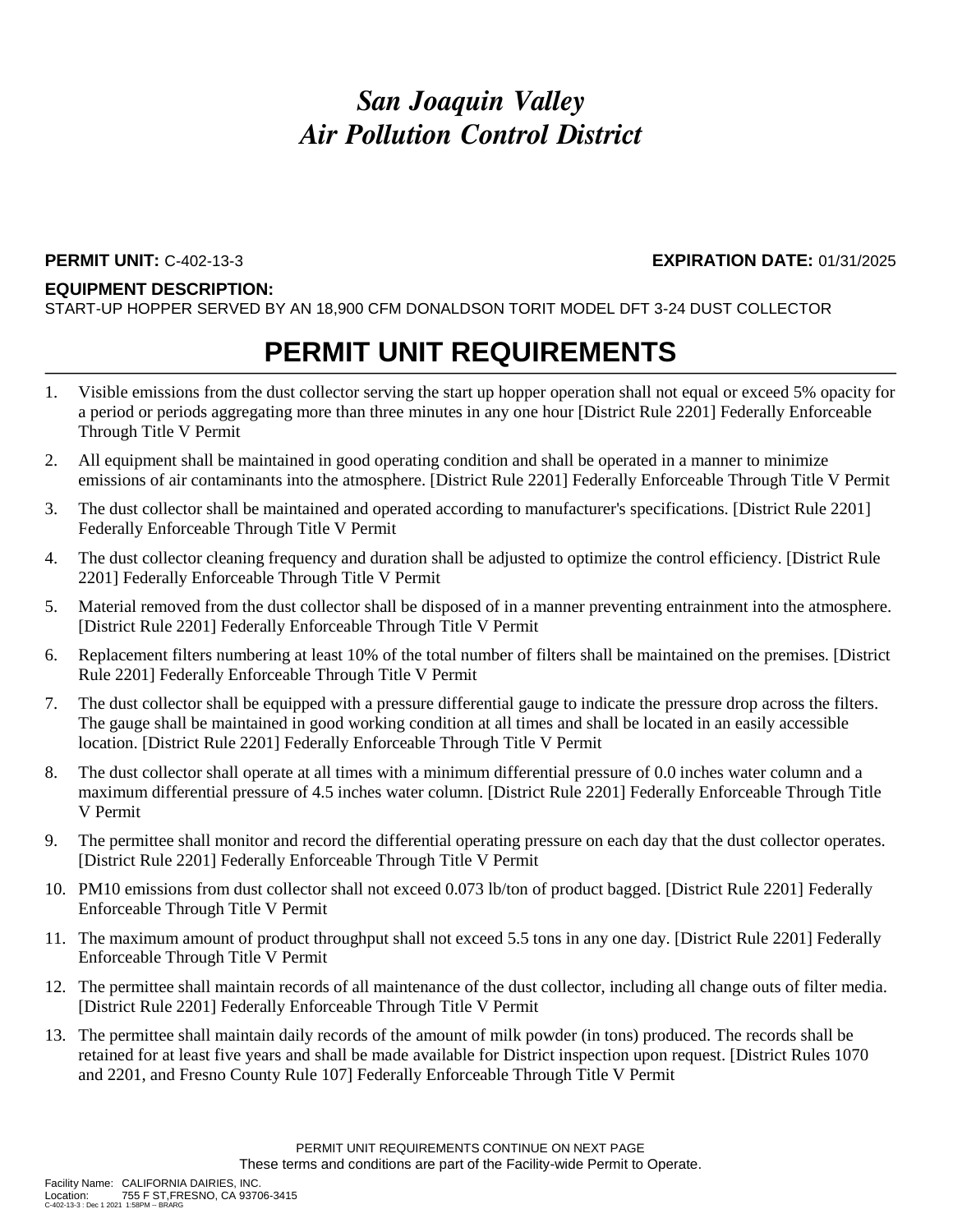Permit Unit Requirements for C-402-13-3 (continued) **Page 2 of 2** and 2 and 2 of 2

- 14. Visible emissions from the source operation shall be evaluated using EPA method 22 once per calendar year. If visible emissions are observed, corrective action shall be taken to eliminate visible emissions. If visible emissions cannot be corrected within 24 hours, a visible emissions test using EPA Method 9 shall be conducted. [District Rule 2520] Federally Enforceable Through Title V Permit
- 15. Annual records of visible emissions monitoring results shall be maintained and retained on the premises for a period of at least 5 years and made available for District inspection upon request. [District Rule 2520] Federally Enforceable Through Title V Permit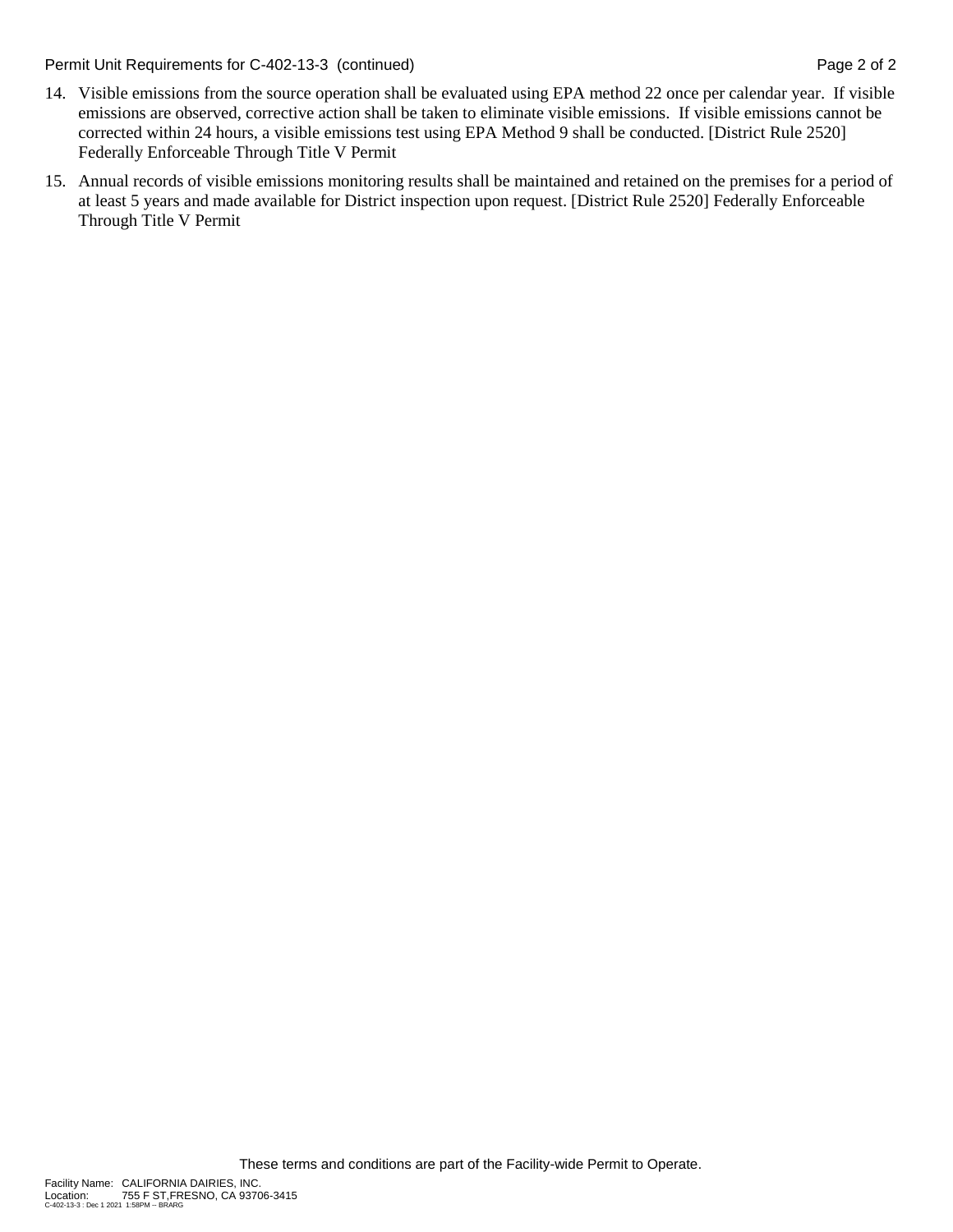#### **PERMIT UNIT:** C-402-14-4 **EXPIRATION DATE:** 01/31/2025

#### **EQUIPMENT DESCRIPTION:**

BAGGING OPERATION INCLUDING AN AVAPAC RECEIVER AND A TOTE RECEIVER ALL SERVED BY AN 18,900 CFM DONALDSON TORIT MODEL DFT 3-24 DUST COLLECTOR

- 1. Visible emissions from the dust collector serving the packaging operation shall not equal or exceed 5% opacity for a period or periods aggregating more than three minutes in any one hour. [District Rule 2201] Federally Enforceable Through Title V Permit
- 2. All equipment shall be maintained in good operating condition and shall be operated in a manner to minimize emissions of air contaminants into the atmosphere. [District Rule 2201] Federally Enforceable Through Title V Permit
- 3. The dust collector shall be maintained and operated according to manufacturer's specifications. [District Rule 2201] Federally Enforceable Through Title V Permit
- 4. The dust collector cleaning frequency and duration shall be adjusted to optimize the control efficiency. [District Rule 2201] Federally Enforceable Through Title V Permit
- 5. Material removed from the dust collector shall be disposed of in a manner preventing entrainment into the atmosphere. [District Rule 2201] Federally Enforceable Through Title V Permit
- 6. Replacement filters numbering at least 10% of the total number of filters shall be maintained on the premises. [District Rule 2201] Federally Enforceable Through Title V Permit
- 7. The dust collector shall be equipped with a pressure differential gauge to indicate the pressure drop across the filters. The gauge shall be maintained in good working condition at all times and shall be located in an easily accessible location. [District Rule 2201] Federally Enforceable Through Title V Permit
- 8. The dust collector shall operate at all times with a minimum differential pressure of 1.5 inches water column and a maximum differential pressure of 6.0 inches water column. [District Rule 2201] Federally Enforceable Through Title V Permit
- 9. The permittee shall monitor and record the differential operating pressure on each day that the dust collector operates. [District Rule 2201] Federally Enforceable Through Title V Permit
- 10. PM10 emissions from dust collector shall not exceed 0.003 lb/ton of product bagged. [District Rule 2201] Federally Enforceable Through Title V Permit
- 11. The total amount of product bagged in bags and totes shall not exceed 318.0 tons in any one day. [District Rule 2201] Federally Enforceable Through Title V Permit
- 12. The permittee shall maintain records of all maintenance of the dust collector, including all change outs of filter media. [District Rule 2201] Federally Enforceable Through Title V Permit
- 13. The permittee shall maintain daily records of the amount of milk powder (in tons) produced. The records shall be retained for at least five years and shall be made available for District inspection upon request. [District Rules 1070 and 2201, and Fresno County Rule 107] Federally Enforceable Through Title V Permit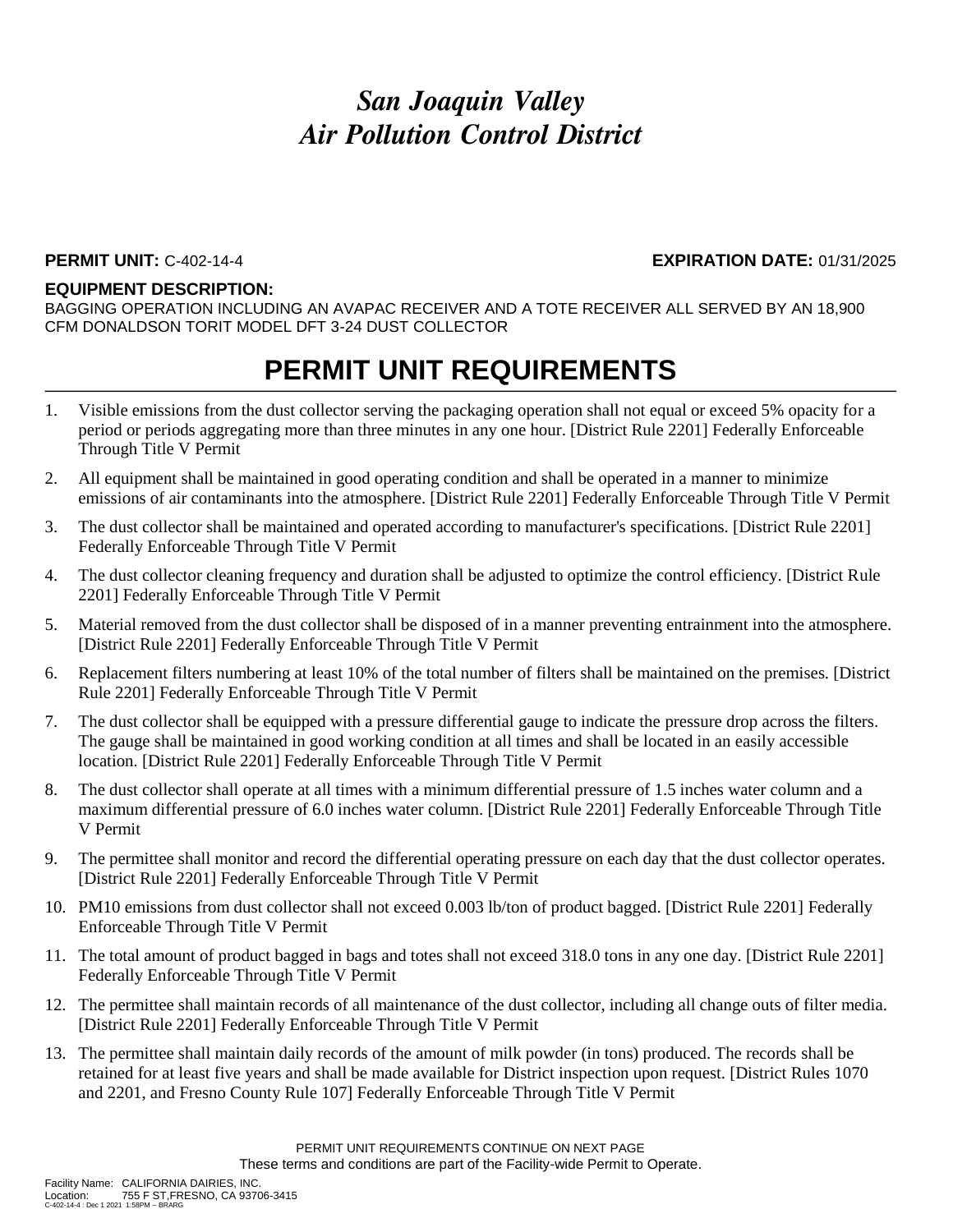Permit Unit Requirements for C-402-14-4 (continued) **Page 2** of 2

- 14. Visible emissions from the source operation shall be evaluated using EPA method 22 once per calendar year. If visible emissions are observed, corrective action shall be taken to eliminate visible emissions. If visible emissions cannot be corrected within 24 hours, a visible emissions test using EPA Method 9 shall be conducted. [District Rule 2520] Federally Enforceable Through Title V Permit
- 15. Annual records of visible emissions monitoring results shall be maintained and retained on the premises for a period of at least 5 years and made available for District inspection upon request. [District Rule 2520] Federally Enforceable Through Title V Permit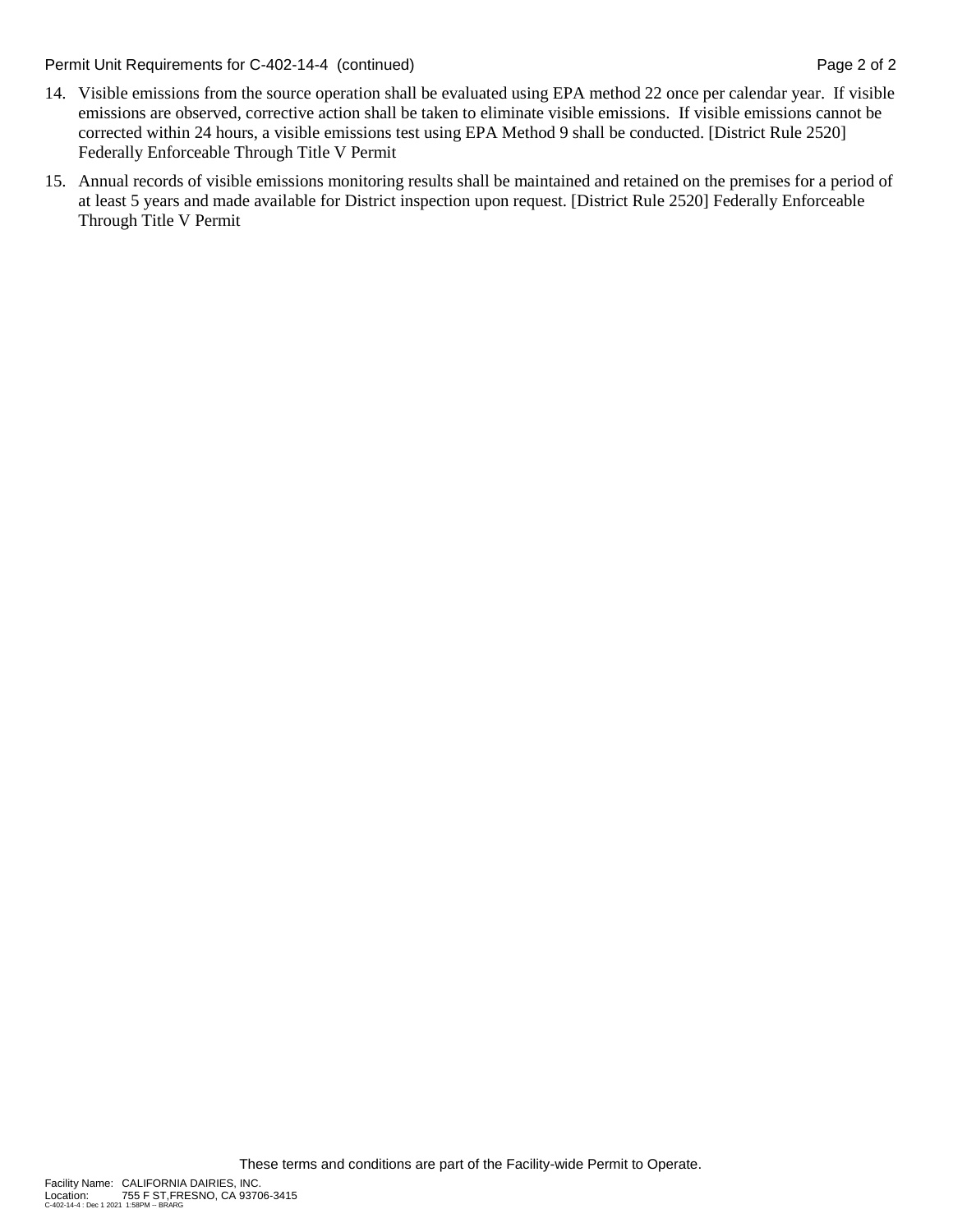#### **PERMIT UNIT:** C-402-15-9 **EXPIRATION DATE:** 01/31/2025

#### **EQUIPMENT DESCRIPTION:**

12,000-GALLON POWDER MILK STORAGE SILO #1 SERVED BY C-402-16'S BIN VENT FILTER AND A PNEUMATIC CONVEYANCE SYSTEM WITH A RECEIVER AND BIN VENT FILTER SHARED WITH PERMIT UNIT C-402-16

- 1. Visible emissions from the sock filter serving the storage silo operation shall not equal or exceed 5% opacity for a period or periods aggregating more than three minutes in any one hour. [District Rule 2201] Federally Enforceable Through Title V Permit
- 2. All equipment shall be maintained in good operating condition and shall be operated in a manner to minimize emissions of air contaminants into the atmosphere. [District Rule 2201] Federally Enforceable Through Title V Permit
- 3. PM10 emissions the bin vent filters listed under permit C-402-16 shall not exceed 0.012 lb/ton of product transferred to silos C-402-15 and/or '16. [District Rule 2201] Federally Enforceable Through Title V Permit
- 4. The combined total PM10 emissions from silos C-402-15, '-16, '-17, '-18 & '-19 shall not exceed 5.7 lb/day. [District Rule 2201] Federally Enforceable Through Title V Permit
- 5. The combined amount of product transferred to silos C-402-15, '-16, '-17, '-18 & '-19 shall not exceed 475 tons in any one day. [District Rule 2201] Federally Enforceable Through Title V Permit
- 6. The permittee shall maintain daily records of the amount of milk powder (in tons) transferred into the silo. The records shall be retained for at least five years and shall be made available for District inspection upon request. [District Rules 1070 and 2201] Federally Enforceable Through Title V Permit
- 7. Visible emissions from the sock filter shall be evaluated using EPA method 22 for a period of at least 6 minutes at least once during each day that silo #1 is loaded. If visible emissions are observed, corrective action shall be taken prior to further operation of the equipment. Corrective action means that visible emissions are eliminated before operation of the equipment is resumed. [40 CFR Part 64.3] Federally Enforceable Through Title V Permit
- 8. Annual records of visible emissions monitoring results shall be maintained and retained on the premises for a period of at least 5 years and made available for District inspection upon request. [District Rule 2520] Federally Enforceable Through Title V Permit
- 9. The permittee shall comply with the compliance assurance monitoring operation and maintenance requirements of 40 CFR Part 64.7. [40 CFR Part 64.7] Federally Enforceable Through Title V Permit
- 10. The permittee shall comply with the recordkeeping and reporting requirements of 40 CFR Part 64.9. [40 CFR Part 64.9] Federally Enforceable Through Title V Permit
- 11. If the District or EPA determine that a Quality Improvement Plan is required under 40 CFR 64.7 (d)(2), the permittee shall develop and implement the Quality Improvement Plan in accordance with 40 CFR Part 64.8. [40 CFR Part 64.8] Federally Enforceable Through Title V Permit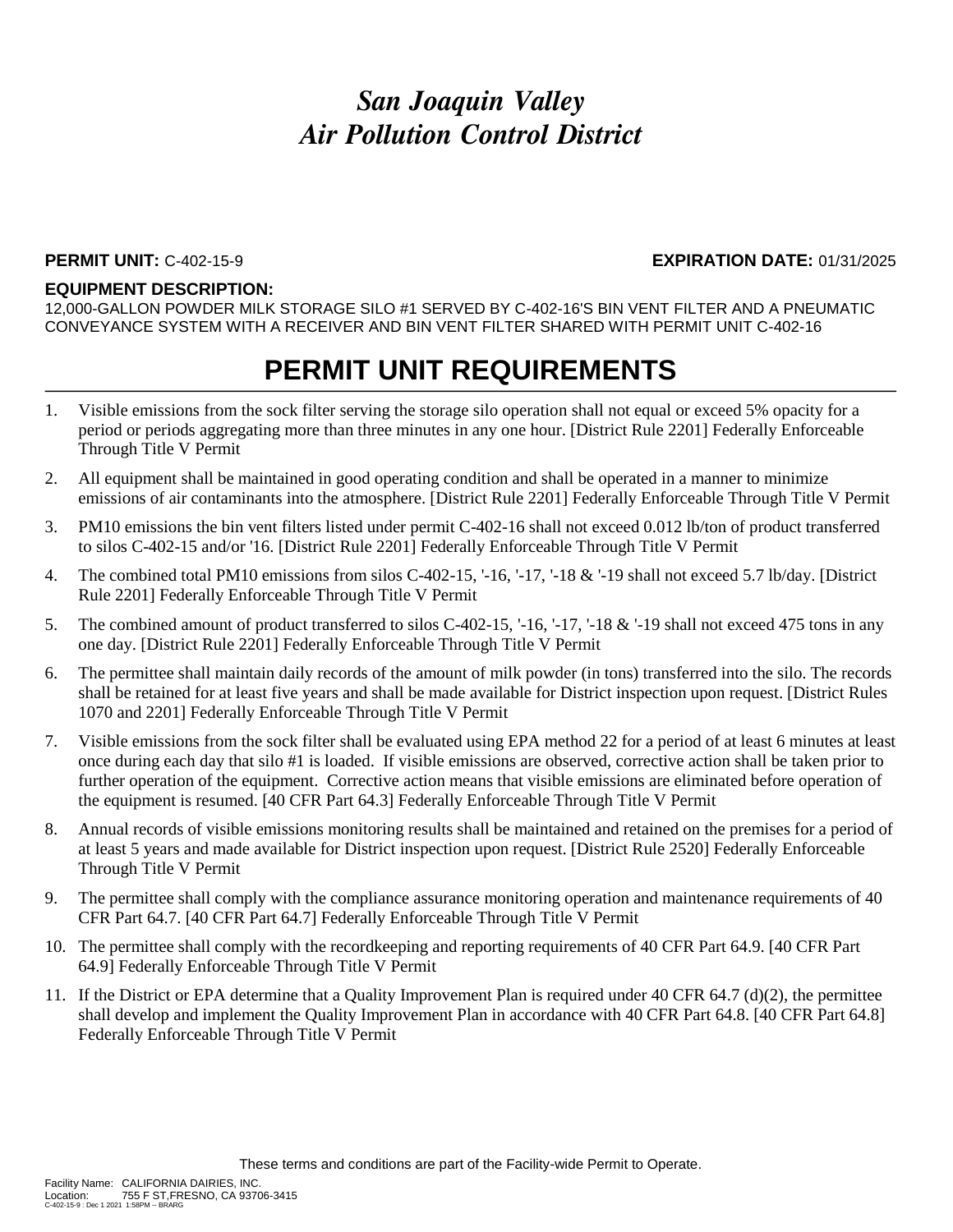#### **PERMIT UNIT:** C-402-16-9 **EXPIRATION DATE:** 01/31/2025

#### **EQUIPMENT DESCRIPTION:**

12,000-GALLON POWDER MILK STORAGE SILO #2 SERVED BY BIN VENT FILTER AND A PNEUMATIC CONVEYANCE SYSTEM WITH A RECEIVER AND BIN VENT FILTER SHARED WITH PERMIT UNIT C-402-15

- 1. Visible emissions from the bin vent filter serving the storage silo operation shall not equal or exceed 5% opacity for a period or periods aggregating more than three minutes in any one hour. [District Rule 2201] Federally Enforceable Through Title V Permit
- 2. All equipment shall be maintained in good operating condition and shall be operated in a manner to minimize emissions of air contaminants into the atmosphere. [District Rule 2201] Federally Enforceable Through Title V Permit
- 3. PM10 emissions from the bin vent filters shall not exceed 0.012 lb/ton of product transferred to silos C-402-15 and/or '16. [District Rule 2201] Federally Enforceable Through Title V Permit
- 4. The combined total PM10 emissions from silos C-402-15, '-16, '-17, '-18 & '-19 shall not exceed 5.7 lb/day. [District Rule 2201] Federally Enforceable Through Title V Permit
- 5. The combined amount of product transferred to silos C-402-15, '-16, '-17, '-18 & '-19 shall not exceed 475 tons in any one day. [District Rule 2201] Federally Enforceable Through Title V Permit
- 6. The permittee shall maintain daily records of the amount of milk powder (in tons) transferred into the silo. The records shall be retained for at least five years and shall be made available for District inspection upon request. [District Rules 1070 and 2201] Federally Enforceable Through Title V Permit
- 7. Visible emissions from the bin vent filter shall be evaluated using EPA method 22 for a period of at least 6 minutes at least once during each day that silo #2 is loaded. If visible emissions are observed, corrective action shall be taken prior to further operation of the equipment. Corrective action means that visible emissions are eliminated before operation of the equipment is resumed. [40 CFR Part 64.3] Federally Enforceable Through Title V Permit
- 8. Annual records of visible emissions monitoring results shall be maintained and retained on the premises for a period of at least 5 years and made available for District inspection upon request. [District Rule 2520] Federally Enforceable Through Title V Permit
- 9. The permittee shall comply with the compliance assurance monitoring operation and maintenance requirements of 40 CFR Part 64.7. [40 CFR Part 64.7] Federally Enforceable Through Title V Permit
- 10. The permittee shall comply with the recordkeeping and reporting requirements of 40 CFR Part 64.9. [40 CFR Part 64.9] Federally Enforceable Through Title V Permit
- 11. If the District or EPA determine that a Quality Improvement Plan is required under 40 CFR 64.7 (d)(2), the permittee shall develop and implement the Quality Improvement Plan in accordance with 40 CFR Part 64.8. [40 CFR Part 64.8] Federally Enforceable Through Title V Permit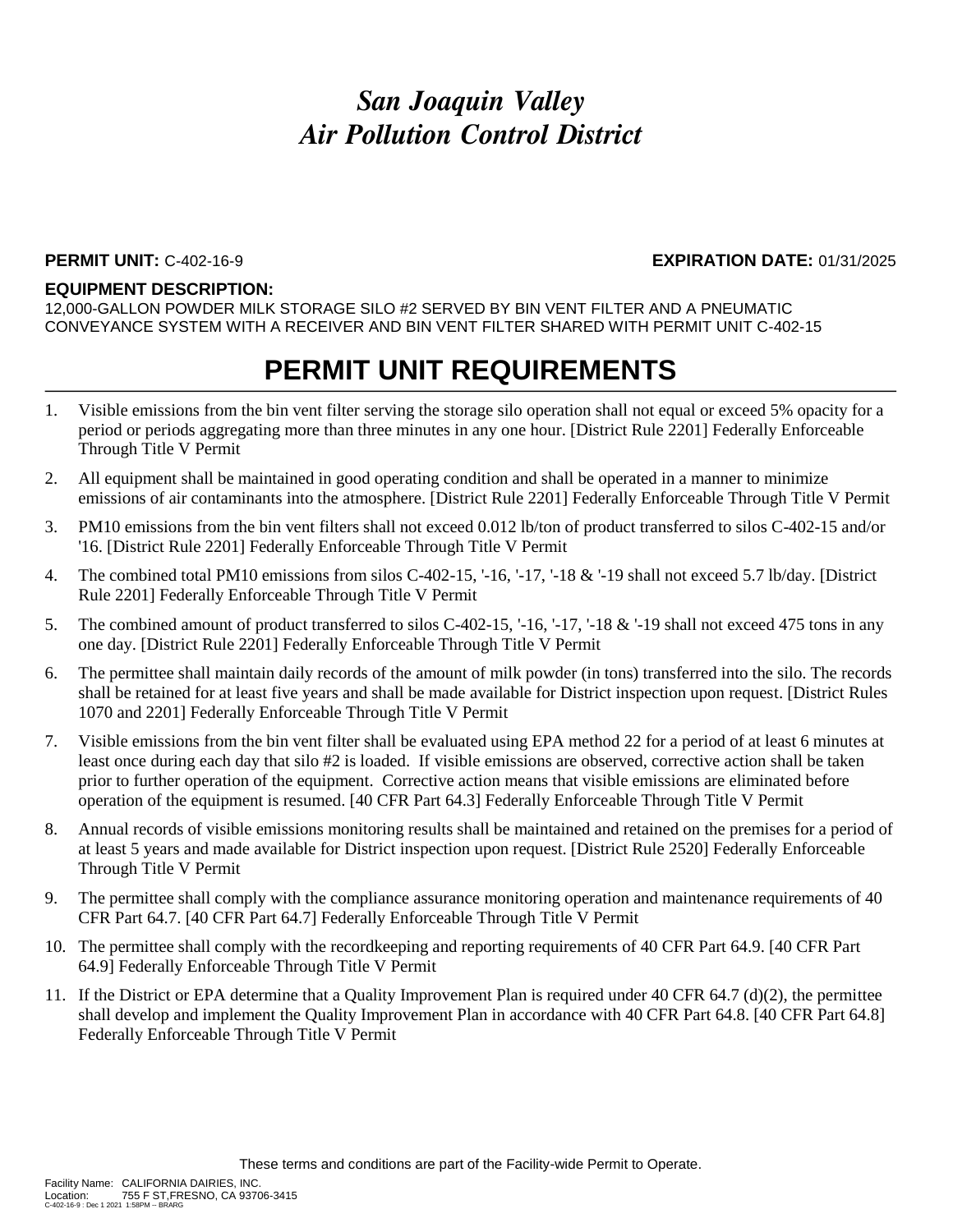**PERMIT UNIT:** C-402-17-6 **EXPIRATION DATE:** 01/31/2025

#### **EQUIPMENT DESCRIPTION:**

30,000-GALLON POWDER MILK STORAGE SILO #3 SERVED BY BIN VENT FILTER

- 1. Visible emissions from the bin vent filter serving the storage silo operation shall not equal or exceed 5% opacity for a period or periods aggregating more than three minutes in any one hour. [District Rule 2201] Federally Enforceable Through Title V Permit
- 2. All equipment shall be maintained in good operating condition and shall be operated in a manner to minimize emissions of air contaminants into the atmosphere. [District Rule 2201] Federally Enforceable Through Title V Permit
- 3. PM10 emissions from bin vent filter shall not exceed 0.012 lb/ton of product transferred to silo. [District Rule 2201] Federally Enforceable Through Title V Permit
- 4. The total PM10 emissions from silos C-402-15, '-16, '-17, '-18 & '-19 combined shall not exceed 5.7 lb/day. [District Rule 2201] Federally Enforceable Through Title V Permit
- 5. The amount of product transferred to silos C-402-15, '-16, '-17, '-18 & '-19 shall not exceed 475.0 tons combined in any one day. [District Rule 2201] Federally Enforceable Through Title V Permit
- 6. The permittee shall maintain daily records of the amount of milk powder (in tons) transferred into the silo. The records shall be retained for at least five years and shall be made available for District inspection upon request. [District Rules 1070 and 2201, and Fresno County Rule 107] Federally Enforceable Through Title V Permit
- 7. Visible emissions from the bin vent filter shall be evaluated using EPA method 22 for a period of at least 6 minutes at least once during each day that silo #3 is loaded. If visible emissions are observed, corrective action shall be taken prior to further operation of the equipment. Corrective action means that visible emissions are eliminated before operation of the equipment is resumed. [40 CFR Part 64.3] Federally Enforceable Through Title V Permit
- 8. The permittee shall comply with the compliance assurance monitoring operation and maintenance requirements of 40 CFR Part 64.7. [40 CFR Part 64.7] Federally Enforceable Through Title V Permit
- 9. The permittee shall comply with the recordkeeping and reporting requirements of 40 CFR Part 64.9. [40 CFR Part 64.9] Federally Enforceable Through Title V Permit
- 10. If the District or EPA determine that a Quality Improvement Plan is required under 40 CFR 64.7(d)(2), the permittee shall develop and implement the Quality Improvement Plan in accordance with 40 CFR Part 64.8. [40 CFR Part 64.8] Federally Enforceable Through Title V Permit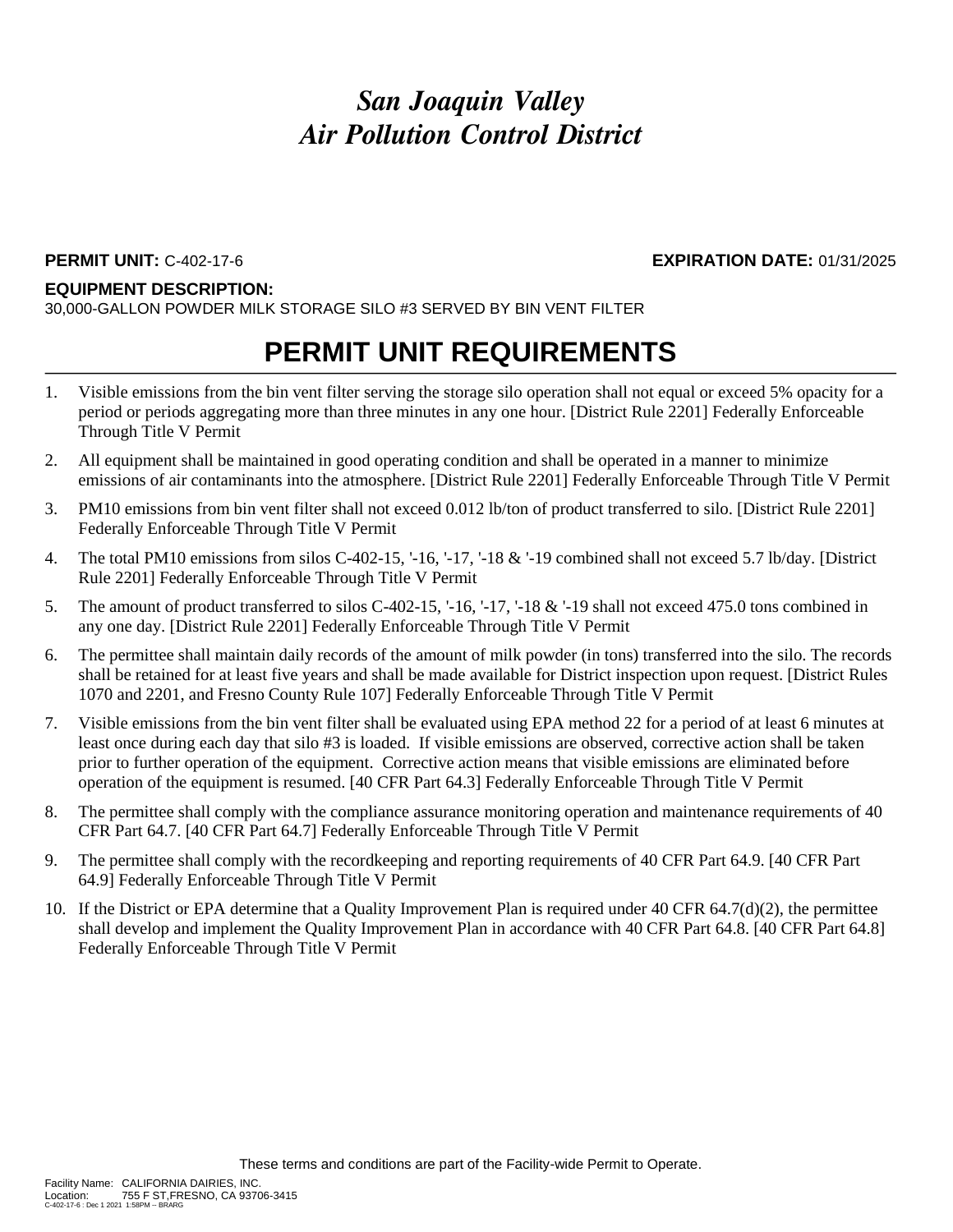**PERMIT UNIT:** C-402-18-6 **EXPIRATION DATE:** 01/31/2025

#### **EQUIPMENT DESCRIPTION:**

30,000 GALLON POWDER MILK STORAGE SILO #4 SERVED BY BIN VENT FILTER

- 1. Visible emissions from the bin vent filter serving the storage silo operation shall not equal or exceed 5% opacity for a period or periods aggregating more than three minutes in any one hour. [District Rule 2201] Federally Enforceable Through Title V Permit
- 2. All equipment shall be maintained in good operating condition and shall be operated in a manner to minimize emissions of air contaminants into the atmosphere. [District Rule 2201] Federally Enforceable Through Title V Permit
- 3. PM10 emissions from sock filter shall not exceed 0.012 lb/ton of product transferred to silo. [District Rule 2201] Federally Enforceable Through Title V Permit
- 4. The total PM10 emissions from silos C-402-15, '-16, '-17, '-18 & '-19 combined shall not exceed 5.7 lb/day. [District Rule 2201] Federally Enforceable Through Title V Permit
- 5. The amount of product transferred to silos C-402-15, '-16, '-17, '-18 & '-19 shall not exceed 475.0 tons combined in any one day. [District Rule 2201] Federally Enforceable Through Title V Permit
- 6. The permittee shall maintain daily records of the amount of milk powder (in tons) transferred into the silo. The records shall be retained for at least five years and shall be made available for District inspection upon request. [District Rules 1070 and 2201, and Fresno County Rule 107] Federally Enforceable Through Title V Permit
- 7. Visible emissions from the bin vent filter shall be evaluated using EPA method 22 for a period of at least 6 minutes at least once during each day that silo #4 is loaded. If visible emissions are observed, corrective action shall be taken prior to further operation of the equipment. Corrective action means that visible emissions are eliminated before operation of the equipment is resumed. [40 CFR Part 64.3] Federally Enforceable Through Title V Permit
- 8. The permittee shall comply with the compliance assurance monitoring operation and maintenance requirements of 40 CFR Part 64.7. [40 CFR Part 64.7] Federally Enforceable Through Title V Permit
- 9. The permittee shall comply with the recordkeeping and reporting requirements of 40 CFR Part 64.9. [40 CFR Part 64.9] Federally Enforceable Through Title V Permit
- 10. If the District or EPA determine that a Quality Improvement Plan is required under 40 CFR 64.7 (d)(2), the permittee shall develop and implement the Quality Improvement Plan in accordance with 40 CFR Part 64.8. [40 CFR Part 64.8] Federally Enforceable Through Title V Permit